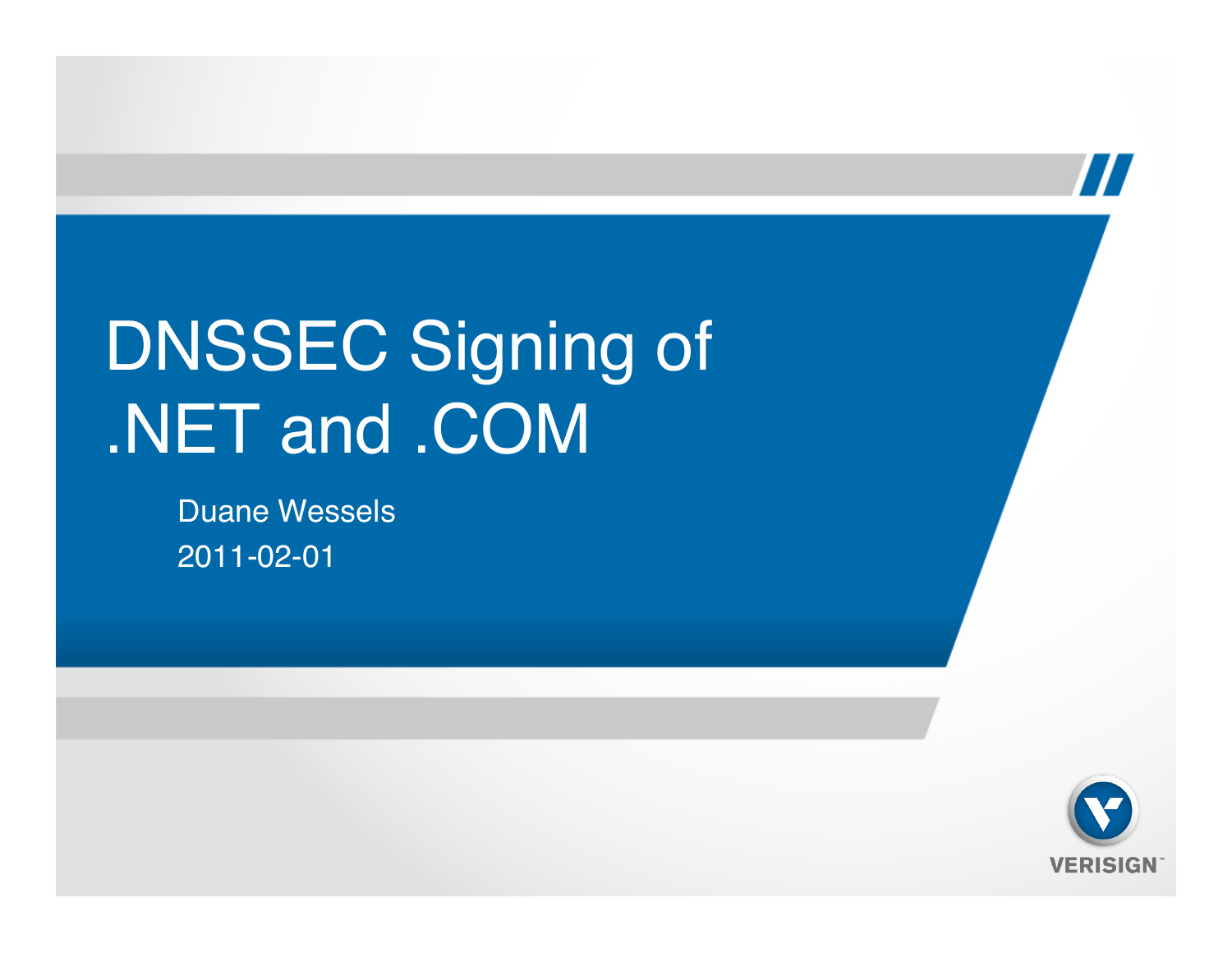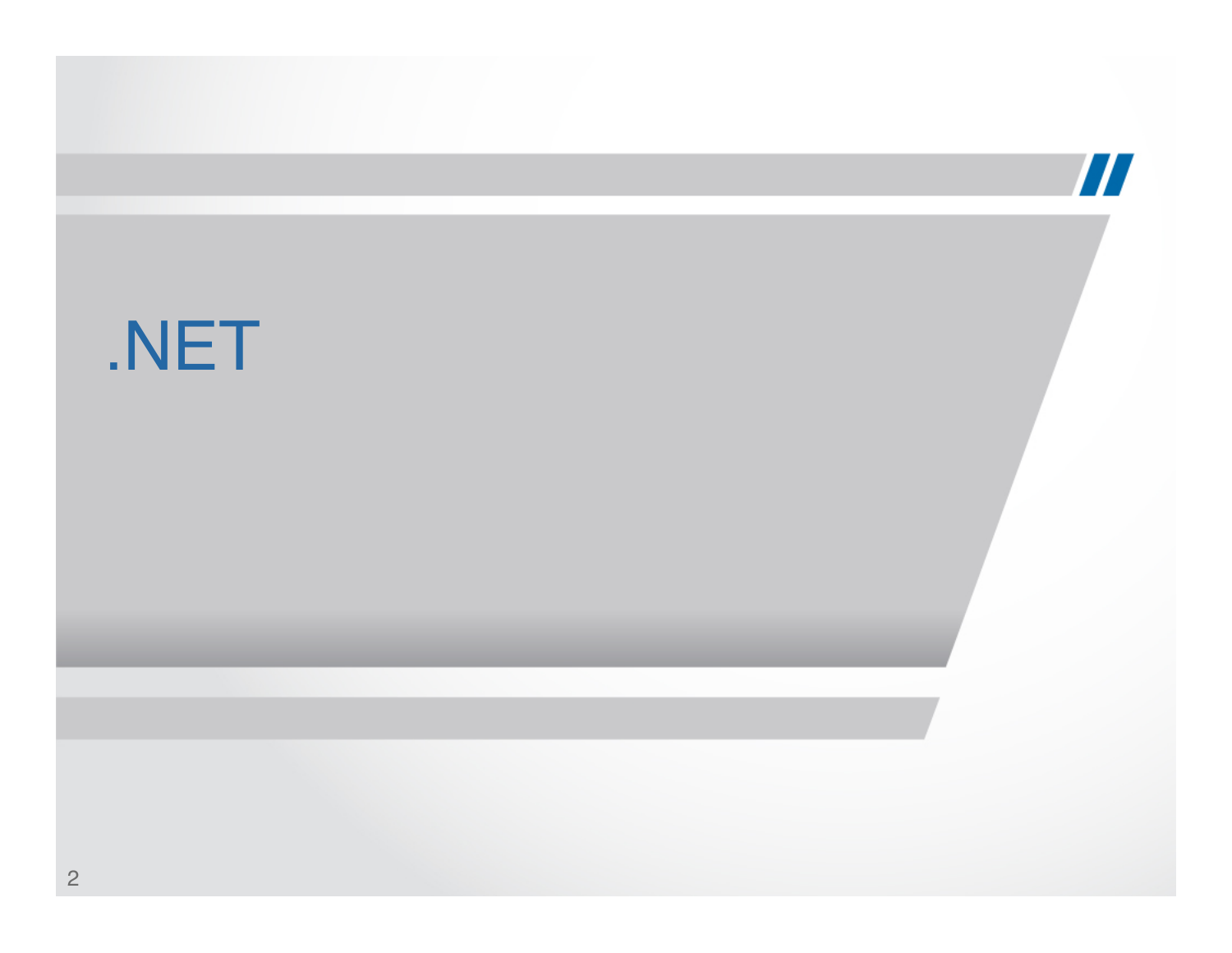#### **.NET: DUNZ**



- "Deliberately Unvalidatable NET Zone"
- .NET zone signed
	- ZSK 1024-bit RSASHA256
	- KSK 2048-bit RSASHA256
	- NSEC3 optout
- KSK "blinded" before publication
- Incrementally rolled out, one site at a time
	- Oct 29 Nov 9, 2010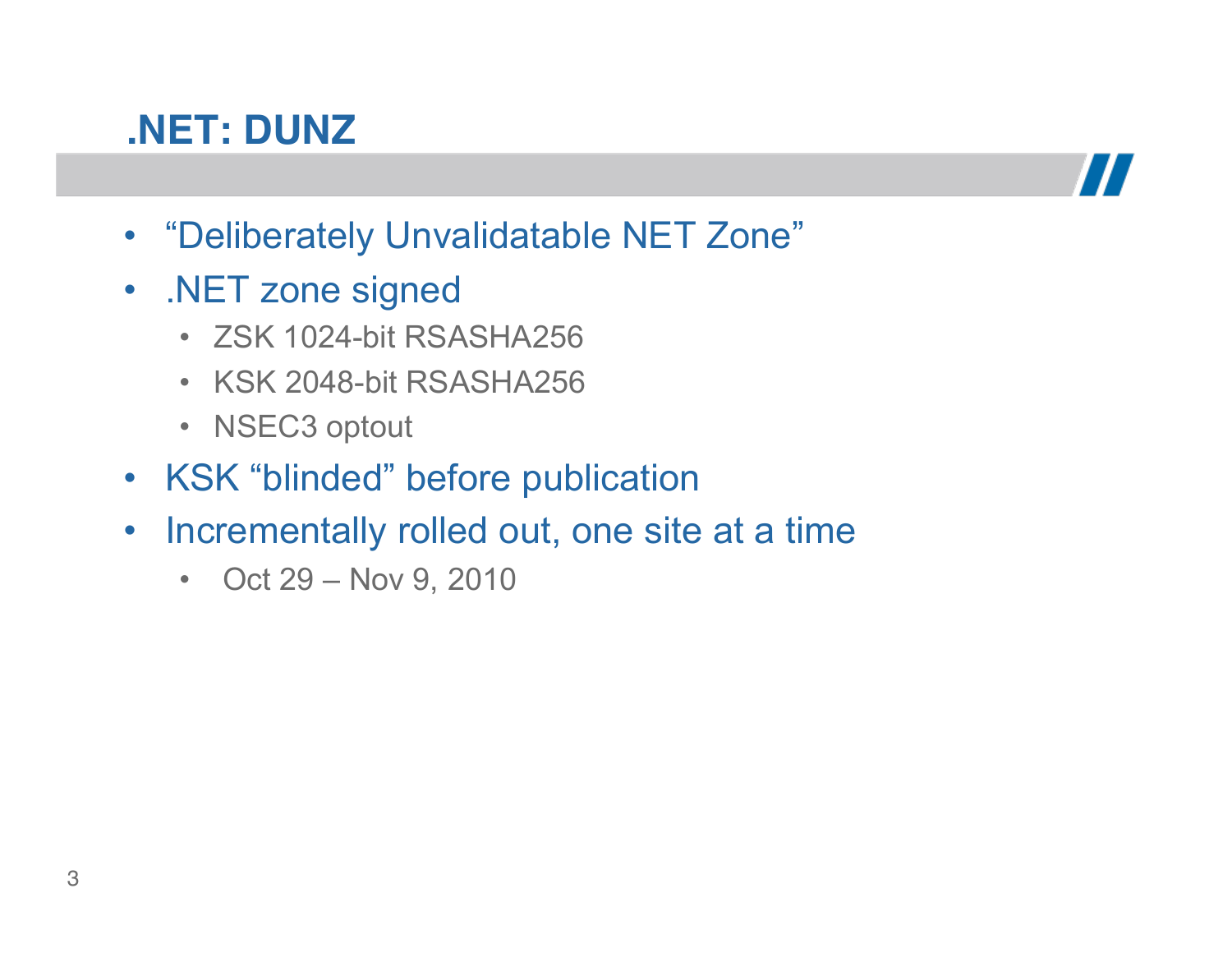### **.NET: Accepting DS records**



- Registry system was upgraded to accept DS records (for .NET only) from registrars well in advance
- First DS records in the .NET zone appear Dec 3, 2010.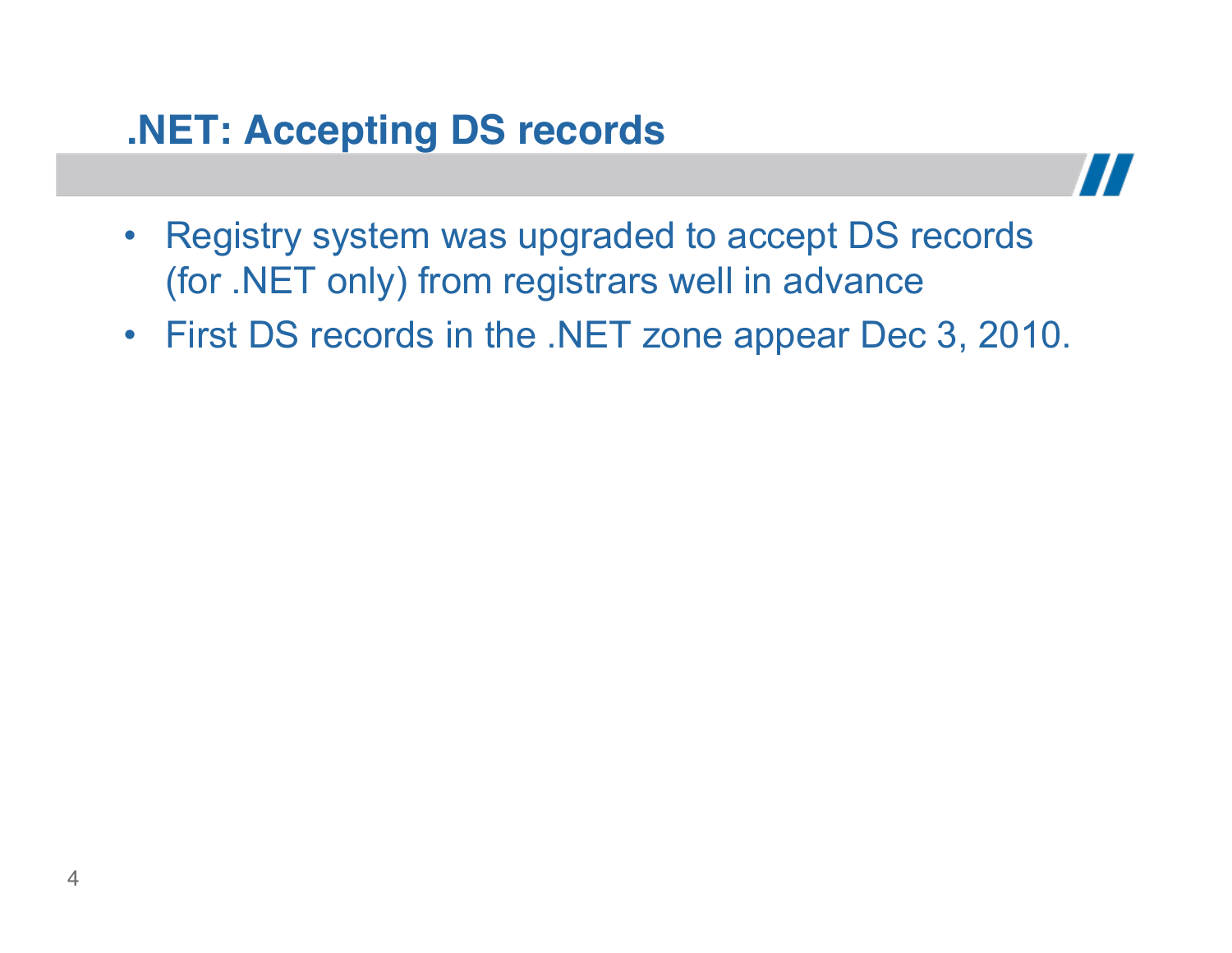#### **.NET: Unblinding**



- KSK no longer blinded
- Incremental rollout completed by Dec 7, 2010
- Then, wait 2 days for old, blinded keys to expire from caches
- note: DNSKEY TTL = 1day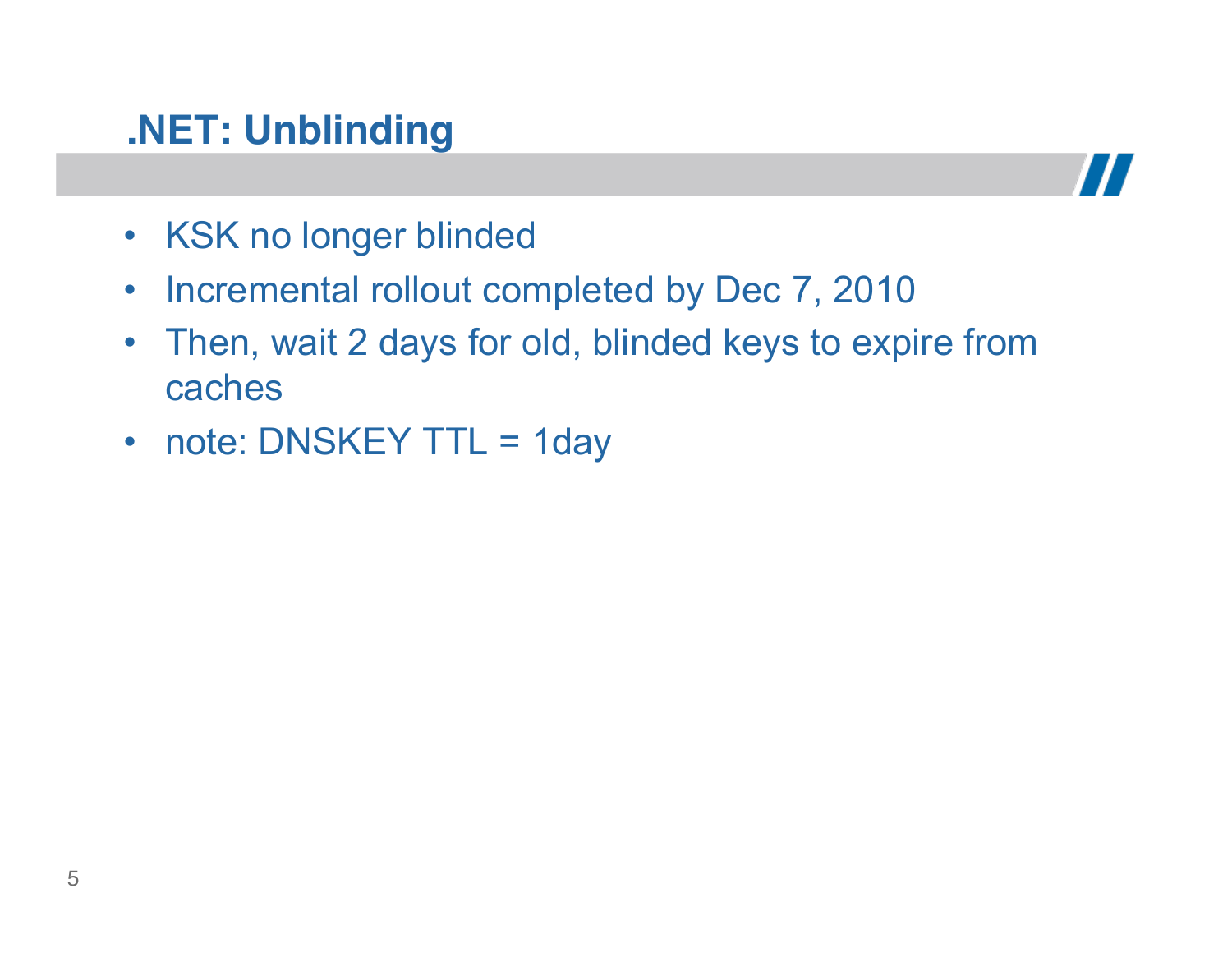#### **.NET: Root Zone Updated**

- .NET DS record submitted through normal IANA process
- Appears in Root zone on December 9, 2010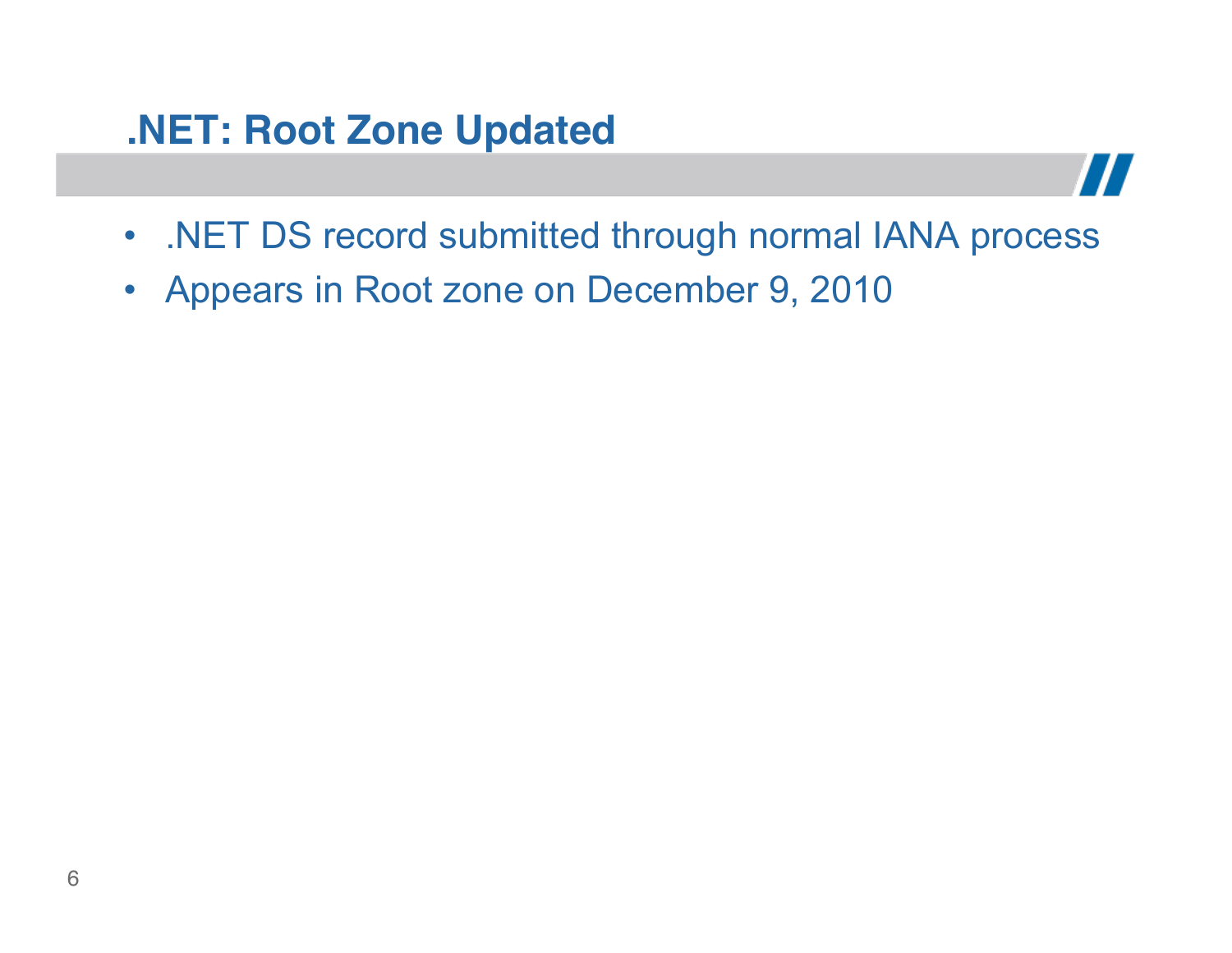#### **.NET: TCP Increase**

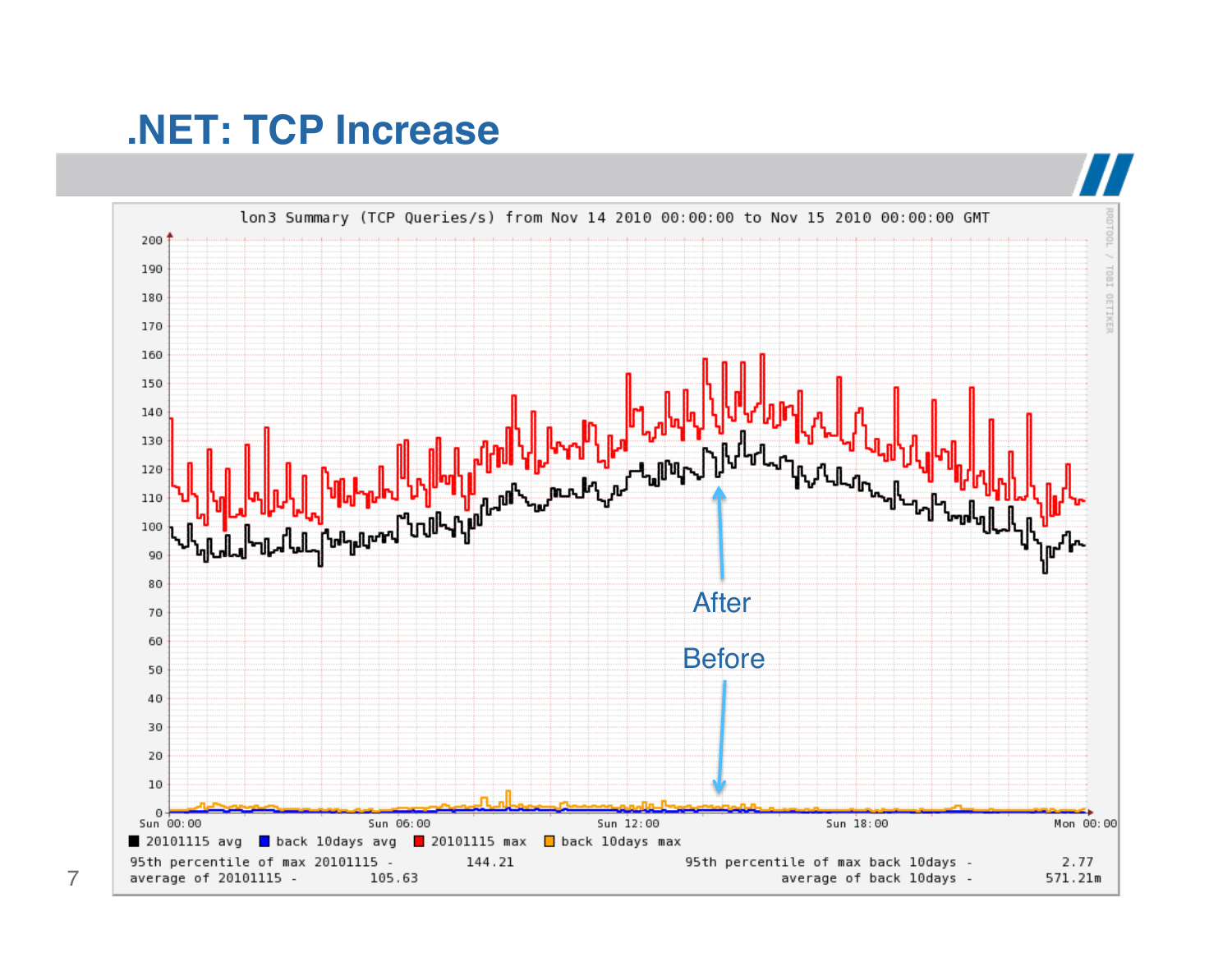#### **.NET: Bandwidth Increase**

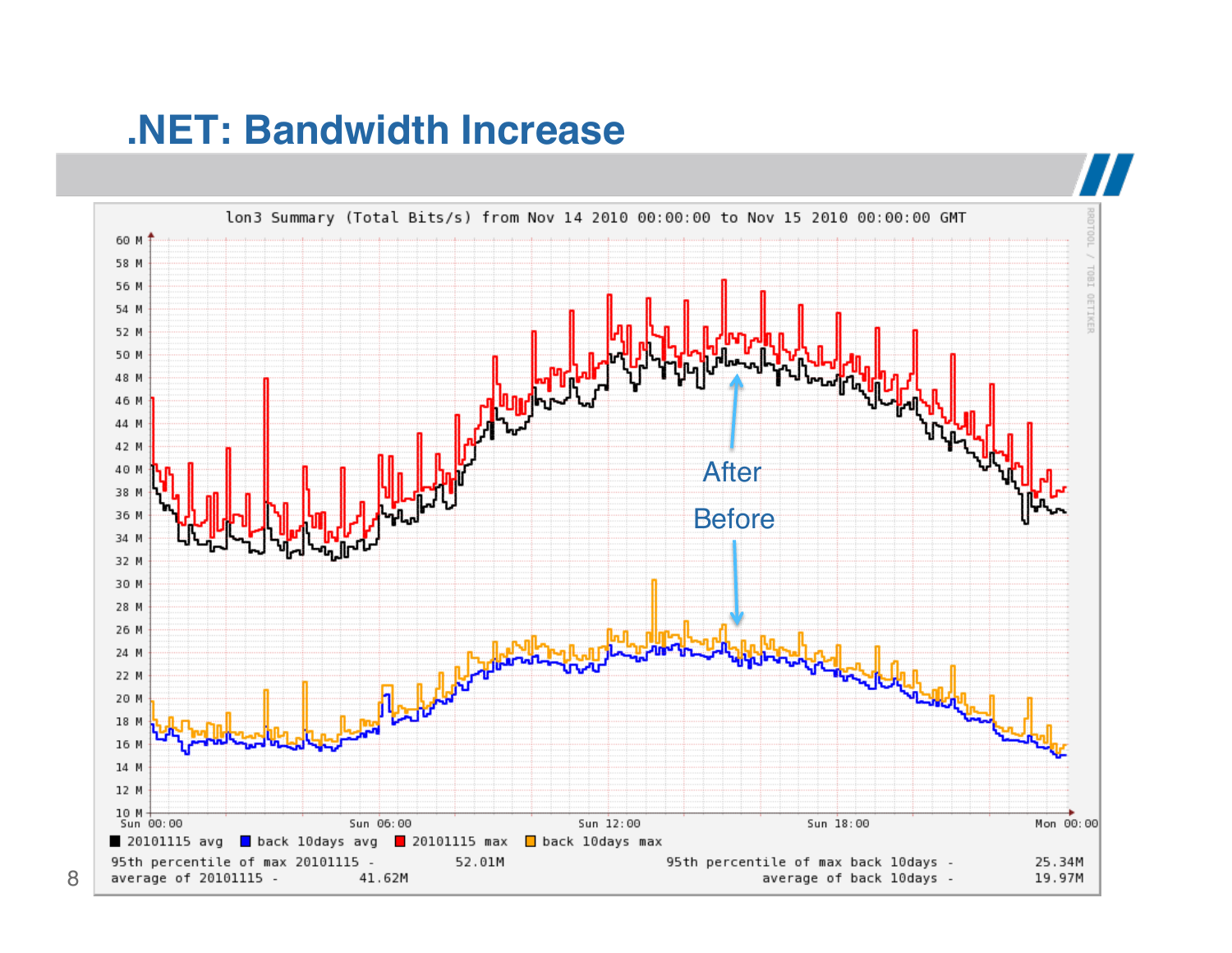#### **.NET: DNSSEC Uptake**

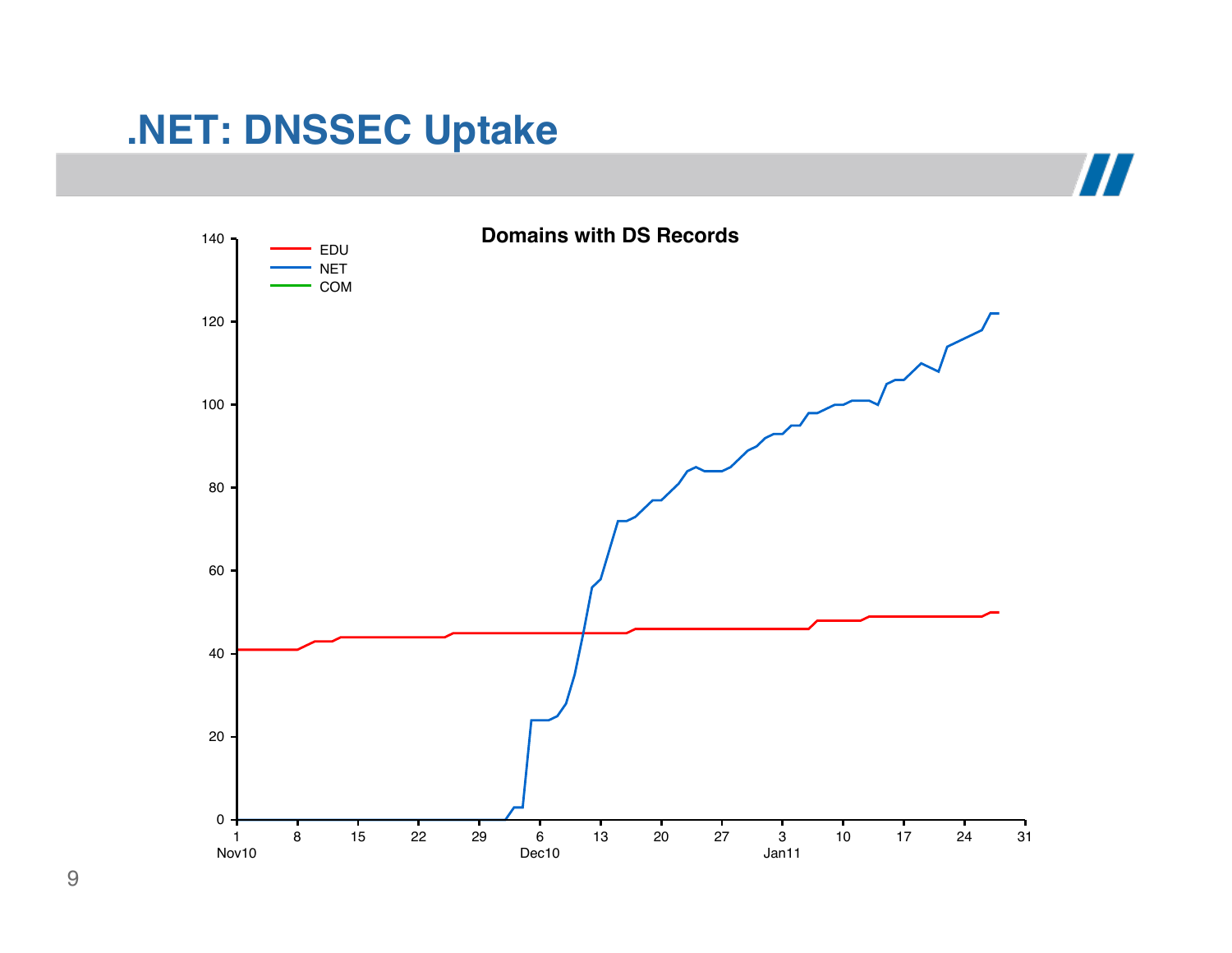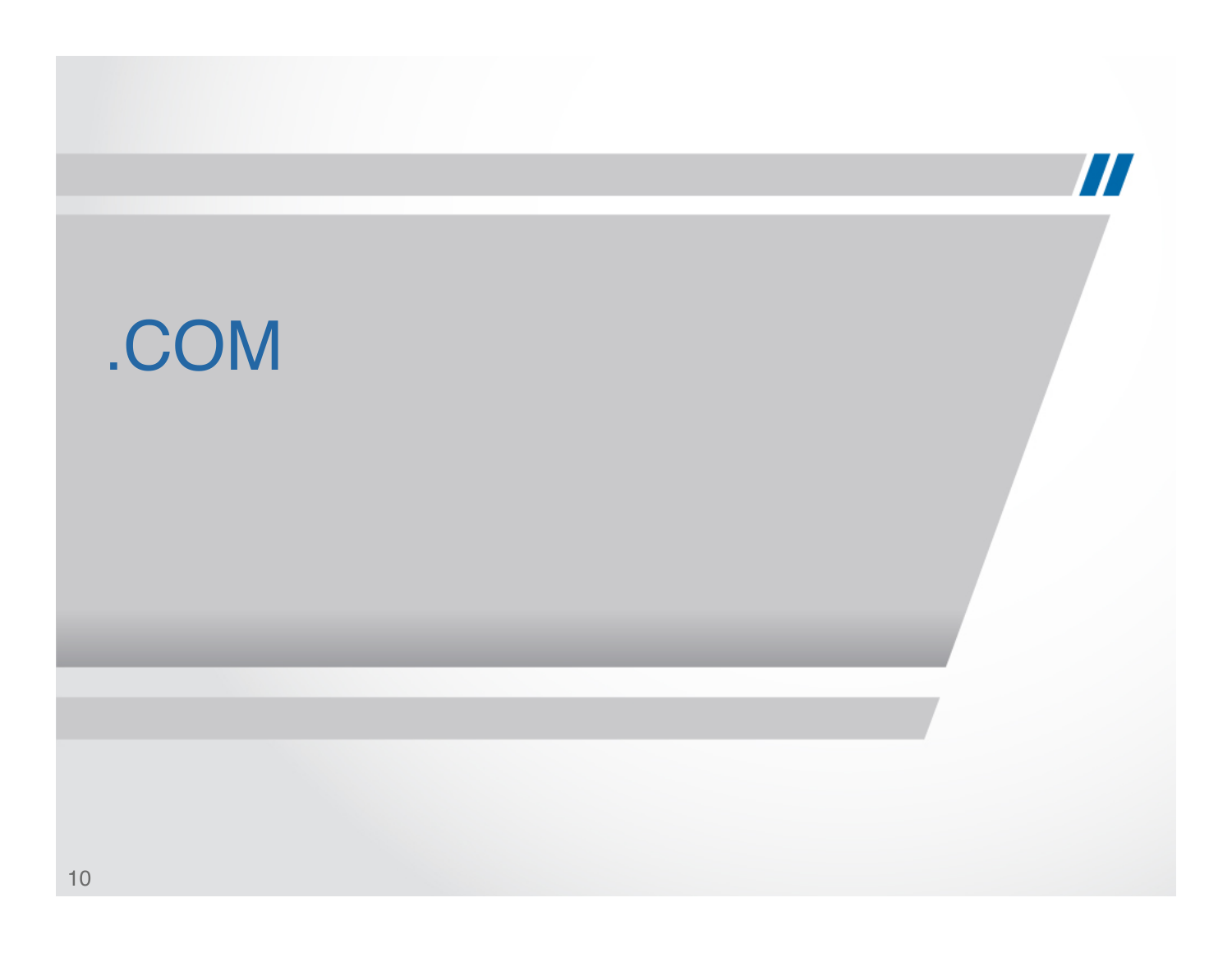#### **.COM: Parameters**

- Same as .NET
- 2048-bit RSASHA256 KSK
	- Lifetime measured in years
	- No fixed rollover schedule
	- Not planning to use RFC5011
- 1024-bit RSASHA256 ZSK
	- Rolled every 3 months
- NSEC3 optout
- RRSIGs have 7-day validity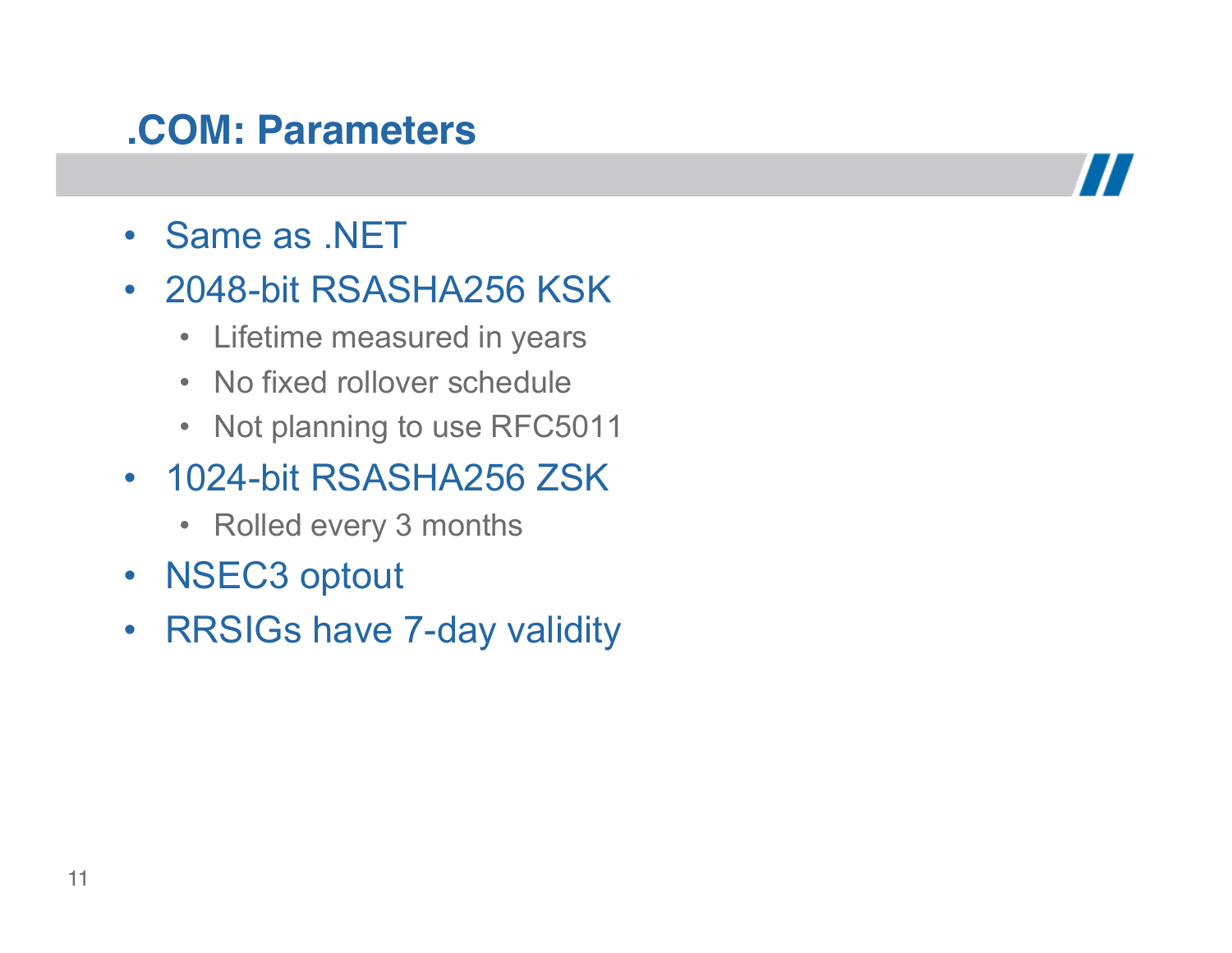### **.COM: Provisioning Architecture**

Application Signing Service Servers (HSMs) (EPP) SQL DNSSEC SQL Resigning Process **DNSKEY** KSK Rollover Registry Database Signing Process Service SKR SOA Resigning Process **RRSIG** NSEC3 etc. **DNSKEY** Key Signing SQL KSR Signing Request Generator Process Transactions **DNSSEC Batch DNSSEC CBO** Processes Processes Zone Resolution Extraction Validation data Sites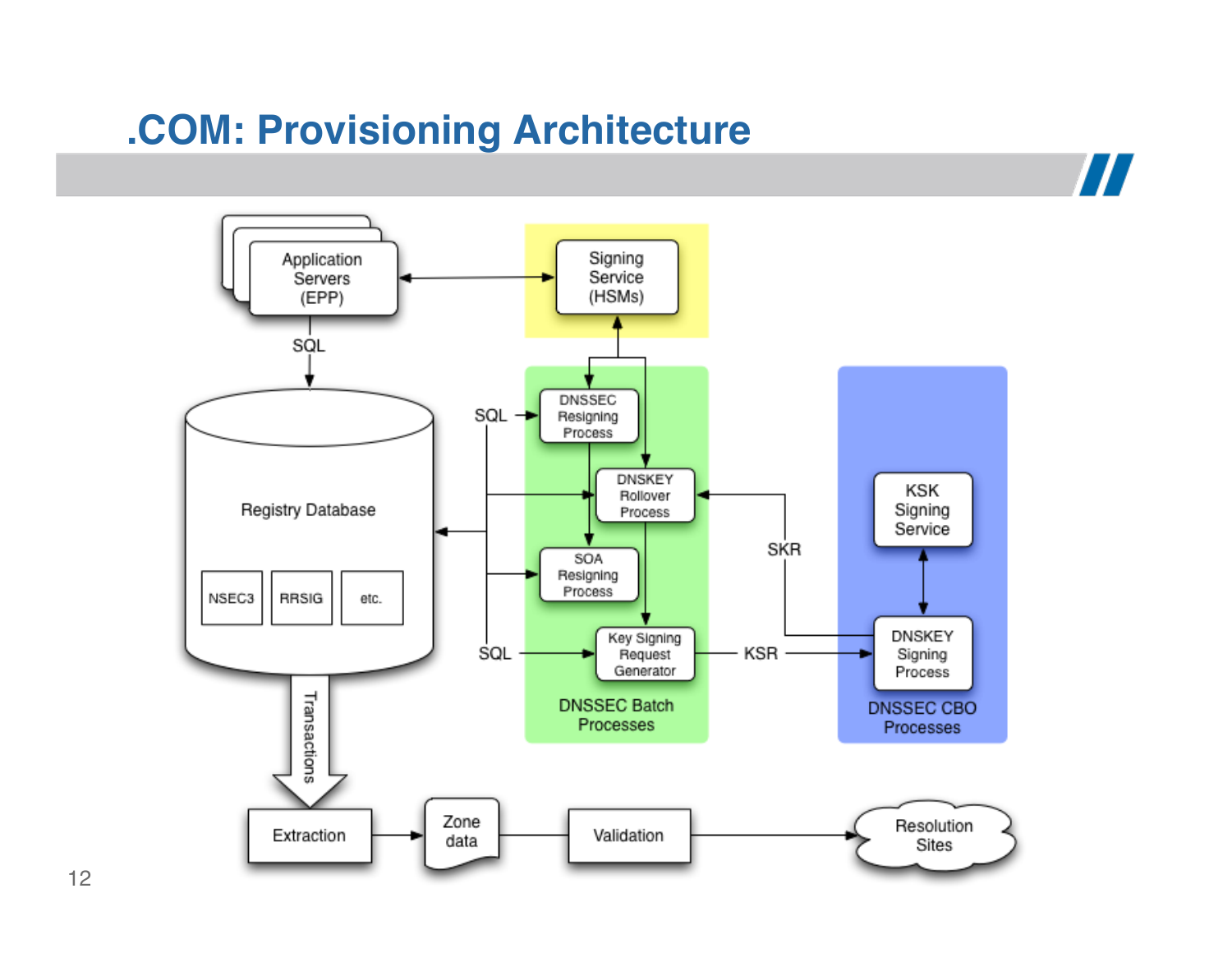#### **.COM: Schedule**



| <b>Milestone</b>                       | <b>Date</b> |
|----------------------------------------|-------------|
| <b>Registry System Accepting DS</b>    | 2011-02-26  |
| <b>Deliberately Unvalidatable Zone</b> | 2011-02-28  |
| <b>.COM Zone Unblinded</b>             | 2011-03-28  |
| .COM DS record published               | 2011-03-31  |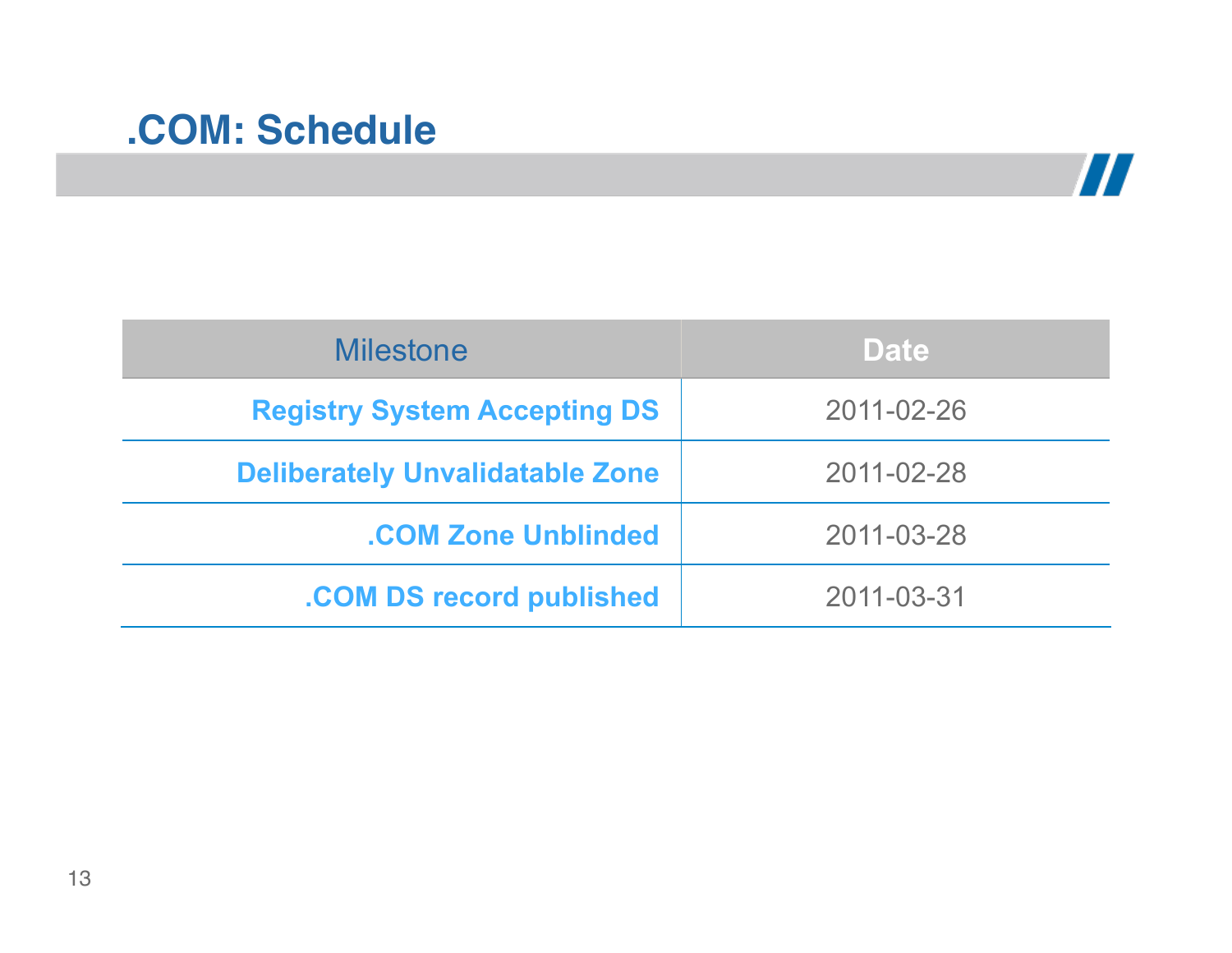## New DS may lead to SERVFAILs in some BIND versions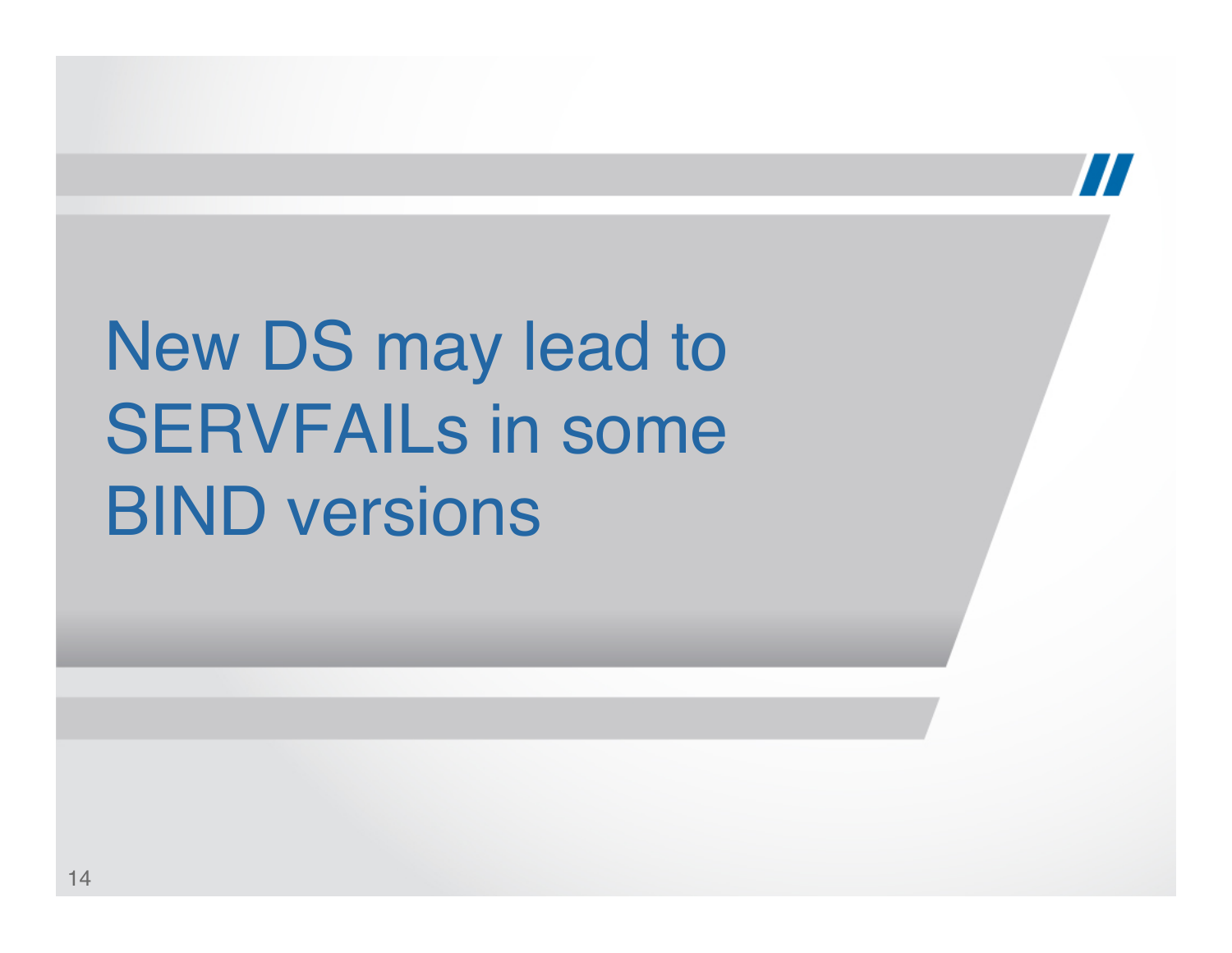#### **Problem Report**



- A BIND user reported SERVFAILs for all .NET names
- Happened a few hours after .NET's DS record was published
- Looks like this in syslog:

 **2010-12-09 13:45:58 EST error (no valid RRSIG) resolving 'att.net/DS/IN': 192.41.162.30#53 2010-12-09 13:45:58 EST error (no valid RRSIG) resolving 'comcast.net/DS/IN': 192.5.6.30#53 2010-12-09 13:45:58 EST error (no valid RRSIG) resolving 'demon.net/DS/IN': 192.5.6.30#53 2010-12-09 13:45:58 EST error (no valid RRSIG) resolving 'netzero.net/DS/IN': 192.35.51.30#53 2010-12-09 13:45:58 EST error (no valid RRSIG) resolving 'verizon.net/DS/IN': 192.5.6.30#53 2010-12-09 13:45:58 EST error (no valid RRSIG) resolving 'charter.net/DS/IN': 192.12.94.30#53** 

• Solved by restarting named process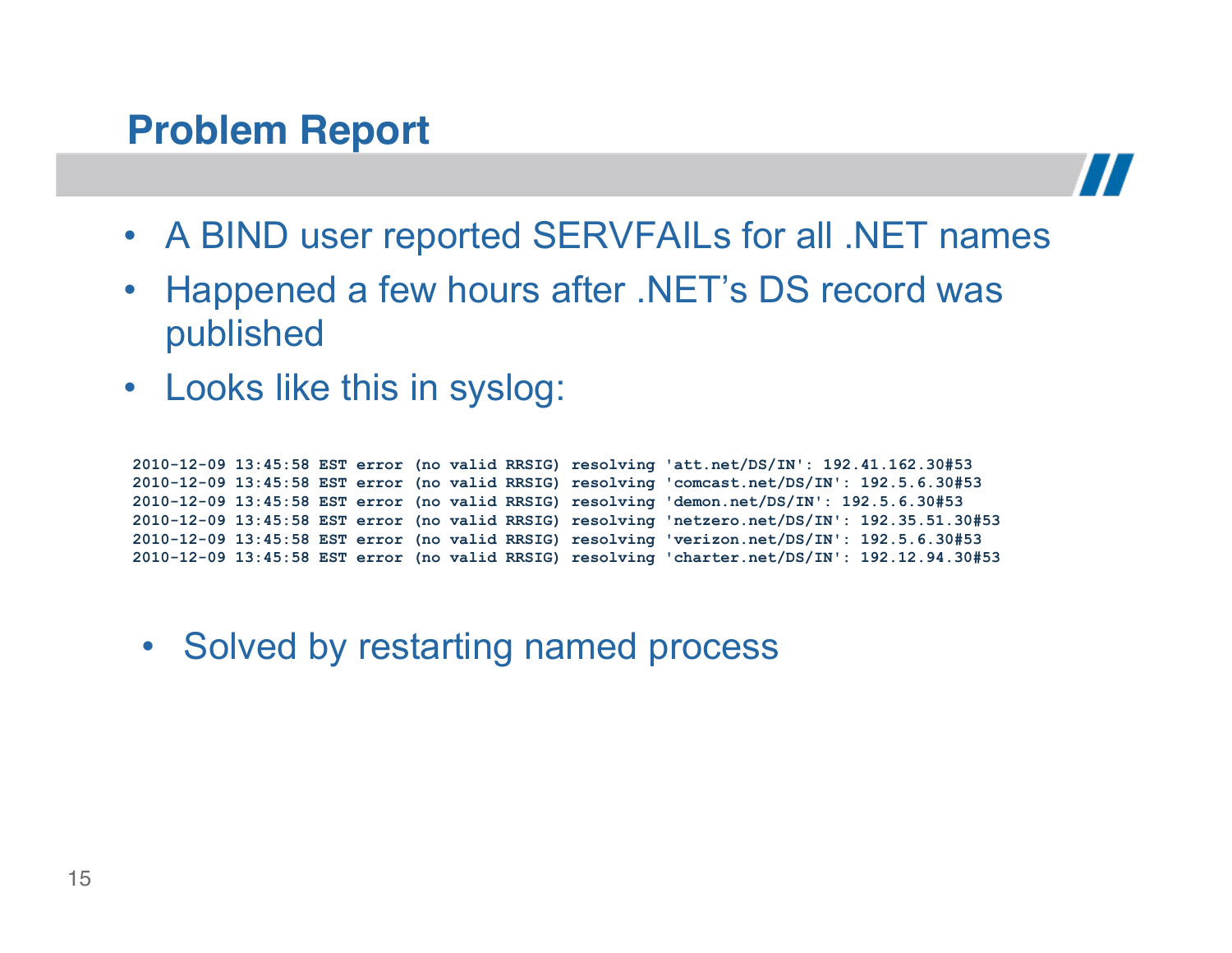### **Second Guessing**



- Didn't we wait long enough after unblinding the zone?
- Some site still serving unvalidatable KSK?
- Root server propagation delay?
- Wrong key somehow in user's cache?
- Bug in BIND?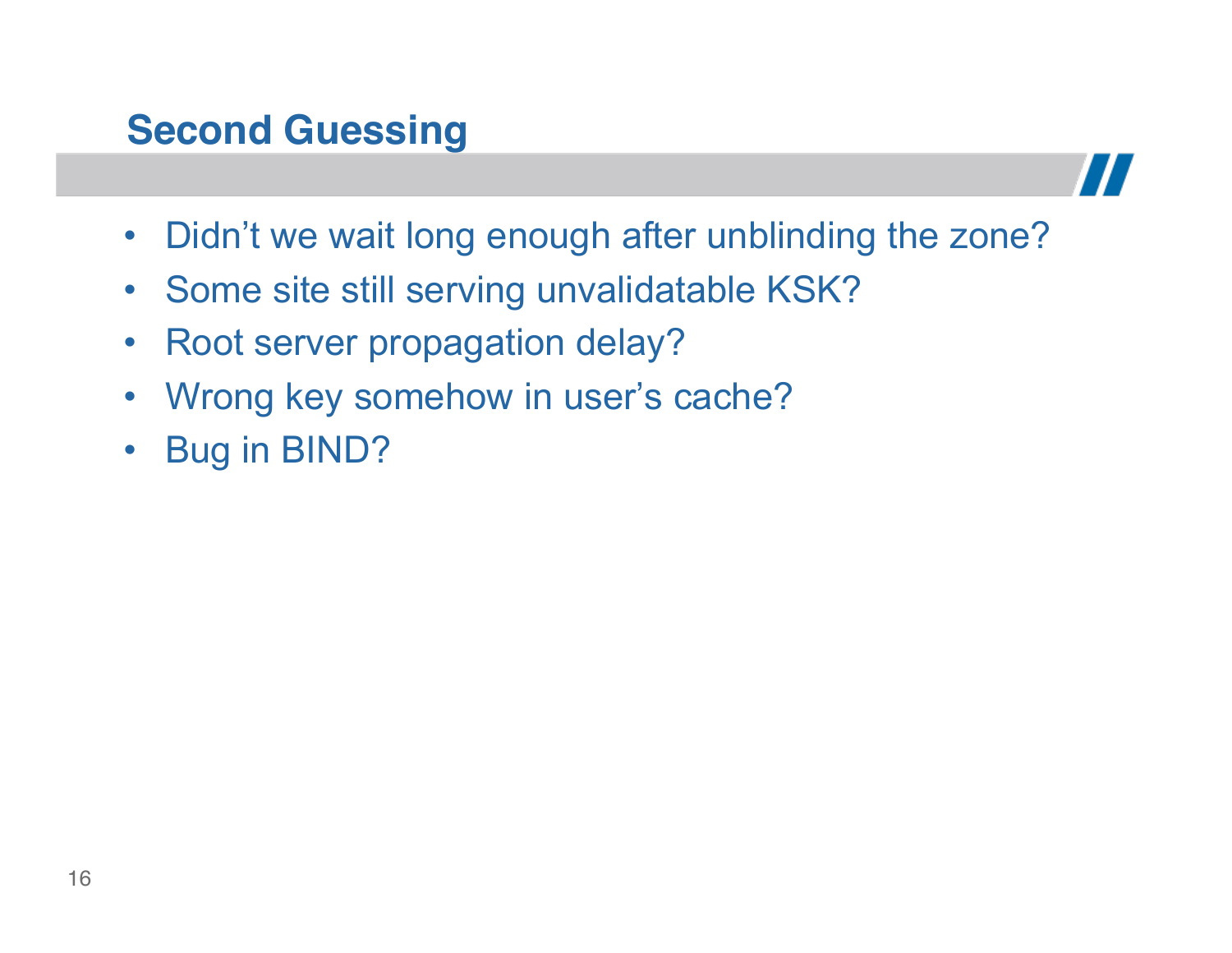#### **Reproduce the problem**



- BIND 9.7.0-P2 resolver
- Use real TTLs, divided by 1440
- Repeat phases of signing .NET
- Log responses to *unsigned.net* and *signed.net* queries during experiment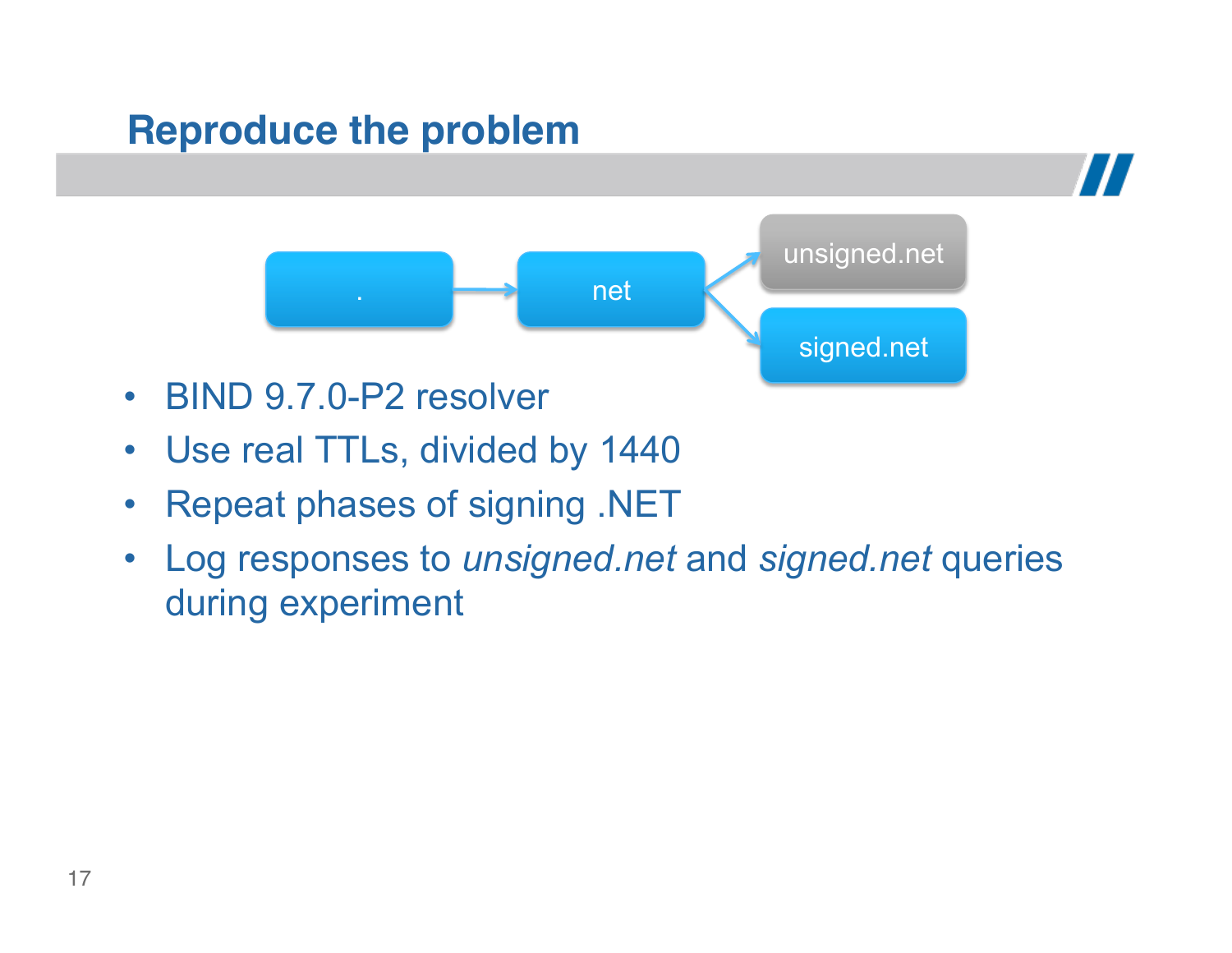#### **Bug Reproduced**



**net zone signed; keys blinded** 

| 1296243954 unsigned.net NOERROR AD=0 127.0.0.1 30 |  |              |  |
|---------------------------------------------------|--|--------------|--|
| 1296243954 signed.net NOERROR AD=0 127.0.0.1 30   |  |              |  |
| 1296243969 unsigned.net NOERROR AD=0 127.0.0.1 15 |  |              |  |
| 1296243969 signed.net NOERROR AD=0 127.0.0.1 15   |  |              |  |
| 1296243984 unsigned.net NOERROR AD=0              |  | 127.0.0.1 60 |  |
| 1296243984 signed.net NOERROR AD=0                |  | 127.0.0.1 60 |  |
| 1296243999 unsigned.net NOERROR AD=0              |  | 127.0.0.1 45 |  |
| 1296243999 signed.net NOERROR AD=0 127.0.0.1 45   |  |              |  |

**net zone keys unblinded** 

|                       | 1296244014 unsigned.net | <b>NOERROR</b> | $AD=0$ | 127.0.0.1 30 |    |
|-----------------------|-------------------------|----------------|--------|--------------|----|
| 1296244014 signed.net |                         | <b>NOERROR</b> | $AD=0$ | 127.0.0.1 30 |    |
|                       | 1296244029 unsigned.net | <b>NOERROR</b> | $AD=0$ | 127.0.0.1 15 |    |
| 1296244029 signed.net |                         | <b>NOERROR</b> | $AD=0$ | 127.0.0.1    | 15 |
|                       | 1296244044 unsigned.net | <b>NOERROR</b> | $AD=0$ | 127.0.0.1    | 60 |
| 1296244044 signed.net |                         | <b>NOERROR</b> | $AD=0$ | 127.0.0.1 60 |    |
|                       | 1296244059 unsigned.net | <b>NOERROR</b> | $AD=0$ | 127.0.0.1    | 45 |
| 1296244059 signed.net |                         | <b>NOERROR</b> | $AD=0$ | 127.0.0.1    | 45 |
|                       | 1296244074 unsigned.net | <b>NOERROR</b> | $AD=0$ | 127.0.0.1 30 |    |
| 1296244074 signed.net |                         | <b>NOERROR</b> | $AD=0$ | 127.0.0.1 30 |    |
|                       | 1296244089 unsigned.net | <b>NOERROR</b> | $AD=0$ | 127.0.0.1 15 |    |
| 1296244089 signed.net |                         | <b>NOERROR</b> | $AD=0$ | 127.0.0.1 15 |    |
| 1296244104            | unsigned.net            | <b>NOERROR</b> | $AD=0$ | 127.0.0.1    | 60 |
| 1296244105 signed.net |                         | <b>NOERROR</b> | $AD=0$ | 127.0.0.1 60 |    |
|                       | 1296244120 unsigned.net | <b>NOERROR</b> | $AD=0$ | 127.0.0.1    | 44 |
| 1296244120 signed.net |                         | <b>NOERROR</b> | $AD=0$ | 127.0.0.1    | 45 |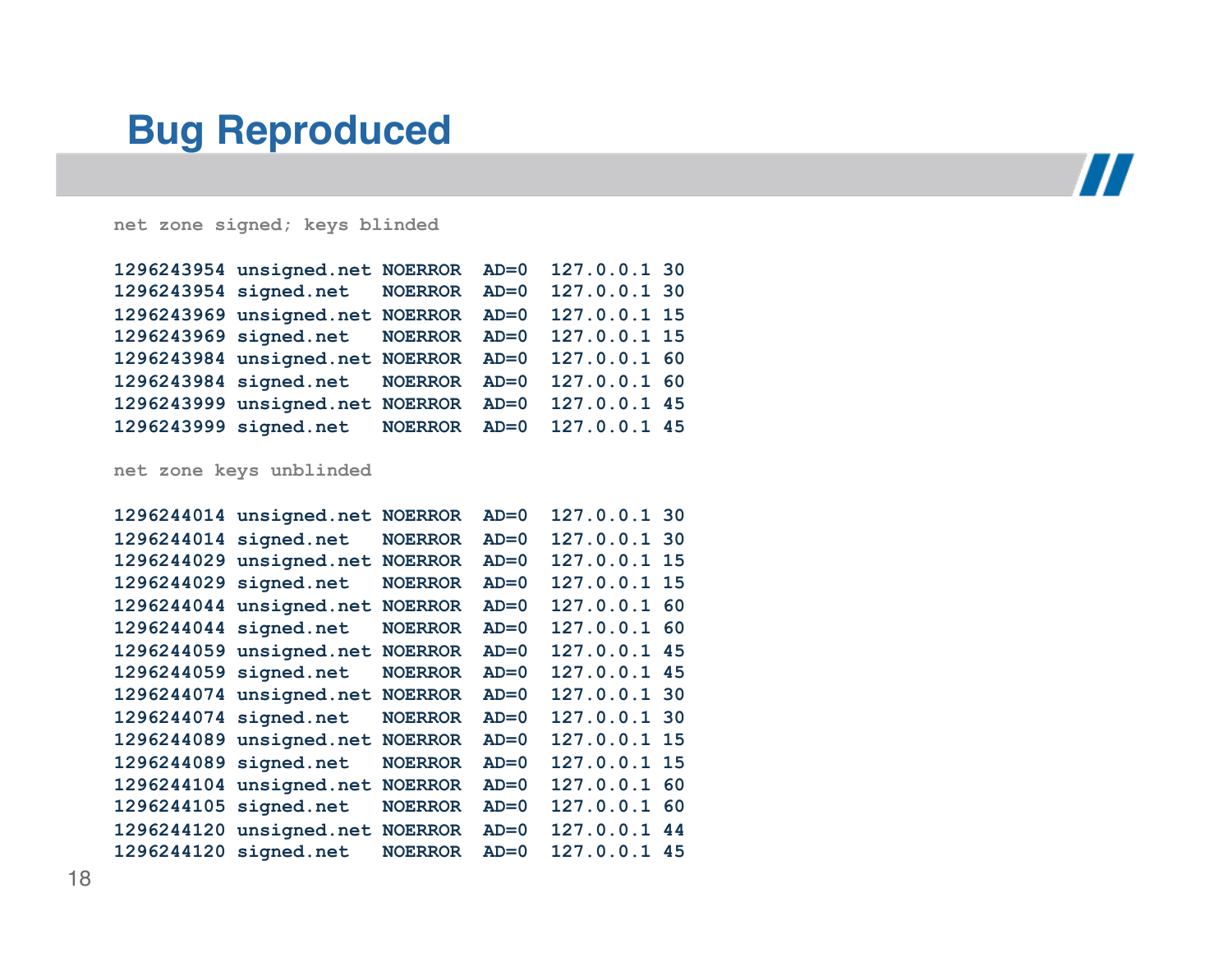#### **Bug Reproduced**

### $\boldsymbol{H}$

**net DS published in root zone** 

|                       | 1296244135 unsigned.net | <b>NOERROR</b>  | $AD=0$ | 127.0.0.1 29 |  |
|-----------------------|-------------------------|-----------------|--------|--------------|--|
| 1296244135 signed.net |                         | <b>NOERROR</b>  | $AD=0$ | 127.0.0.1 30 |  |
|                       | 1296244150 unsigned.net | <b>NOERROR</b>  | $AD=0$ | 127.0.0.1 14 |  |
| 1296244150 signed.net |                         | <b>NOERROR</b>  | $AD=0$ | 127.0.0.1 15 |  |
|                       | 1296244166 unsigned.net | <b>SERVFAIL</b> | $AD=0$ |              |  |
| 1296244166 signed.net |                         | <b>NOERROR</b>  | $AD=0$ | 127.0.0.1 60 |  |
|                       | 1296244181 unsigned.net | SERVFAIL AD=0   |        |              |  |
| 1296244181 signed.net |                         | <b>NOERROR</b>  | $AD=0$ | 127.0.0.1 45 |  |
|                       | 1296244196 unsigned.net | <b>SERVFAIL</b> | $AD=0$ |              |  |
| 1296244196 signed.net |                         | <b>NOERROR</b>  | $AD=0$ | 127.0.0.1 30 |  |
|                       | 1296244211 unsigned.net | SERVFAIL AD=0   |        |              |  |
| 1296244211 signed.net |                         | <b>NOERROR</b>  | $AD=0$ | 127.0.0.1 15 |  |
|                       | 1296244226 unsigned.net | SERVFAIL AD=0   |        |              |  |
| 1296244226 signed.net |                         | <b>NOERROR</b>  | $AD=1$ | 127.0.0.1 60 |  |
|                       | 1296244241 unsigned.net | <b>SERVFAIL</b> | $AD=0$ |              |  |
| 1296244241 signed.net |                         | <b>NOERROR</b>  | $AD=1$ | 127.0.0.1 45 |  |
|                       | 1296244256 unsigned.net | SERVFAIL AD=0   |        |              |  |
| 1296244256 signed.net |                         | <b>NOERROR</b>  | $AD=1$ | 127.0.0.1 30 |  |
|                       | 1296244271 unsigned.net | SERVFAIL AD=0   |        |              |  |
| 1296244271 signed.net |                         | <b>NOERROR</b>  | $AD=1$ | 127.0.0.1 15 |  |

**(note signed domains resolve just fine, unsigned domains get SERVFAIL)**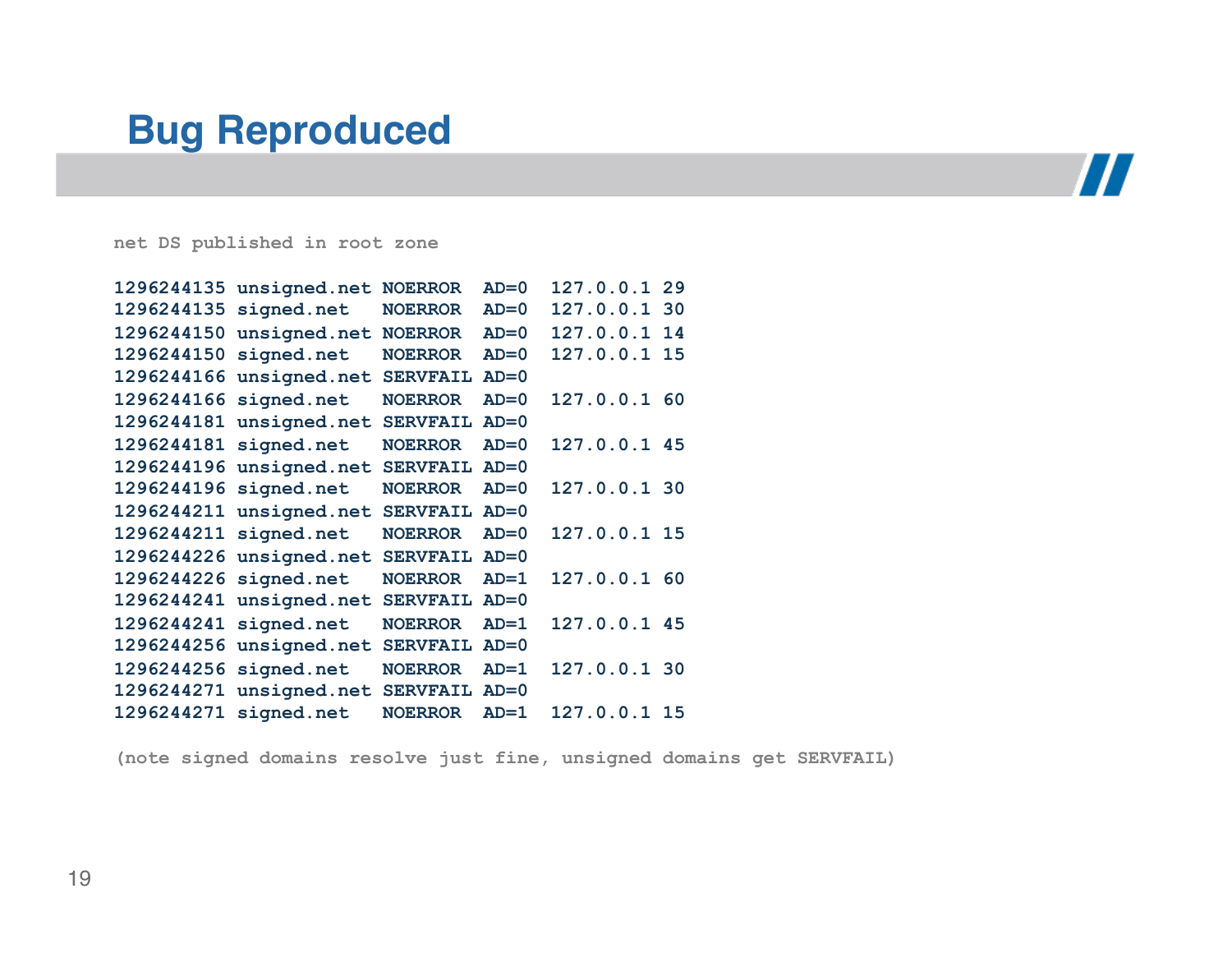#### **Bug isn't always triggered**

- If the timing is just right, you won't see the bug
- Not avoided by waiting longer to unblind

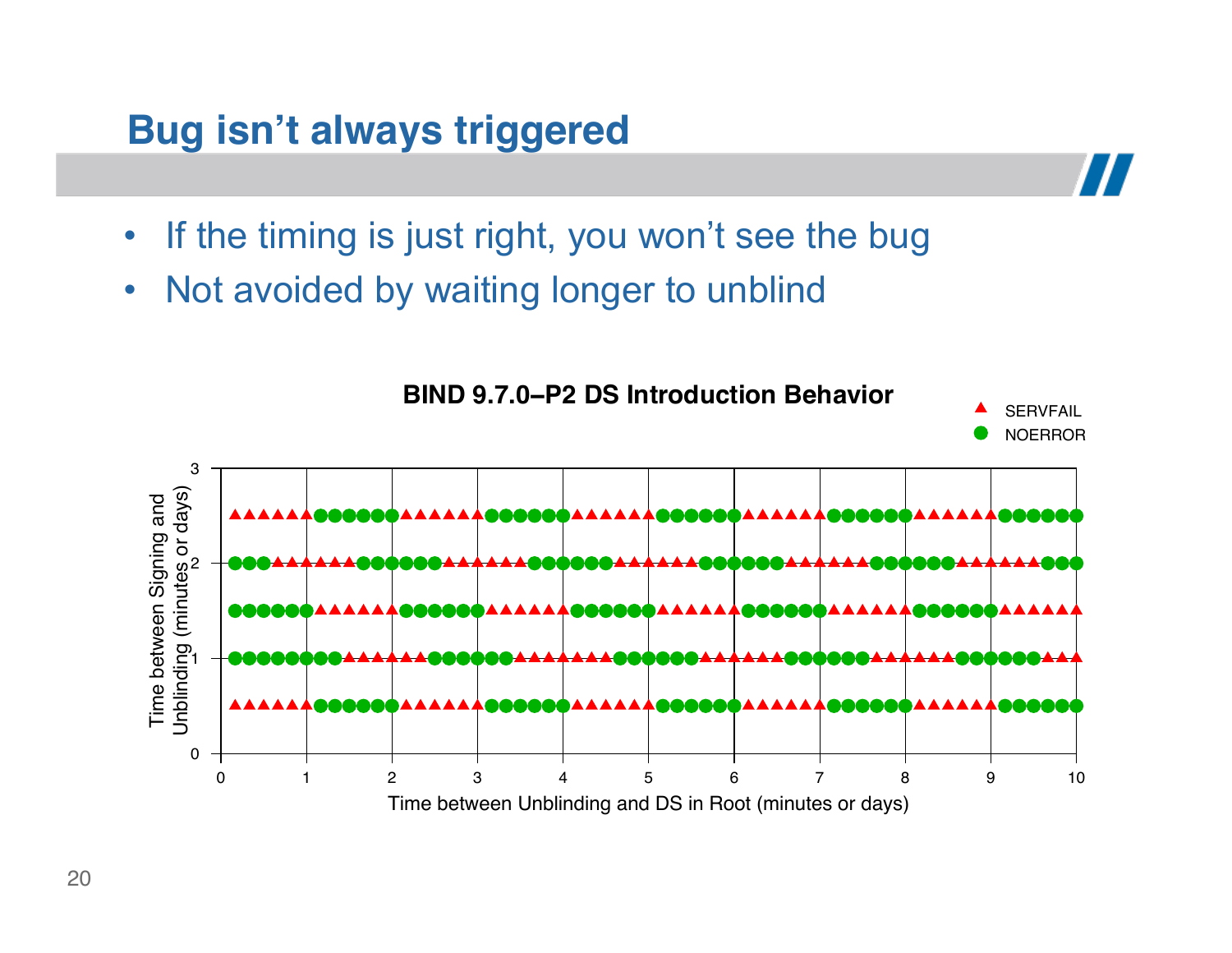#### **Timing**

- Same data as previous, with rows shifted over
- Depends (only) on time between signing and DS in root

 $\bm{H}$ 

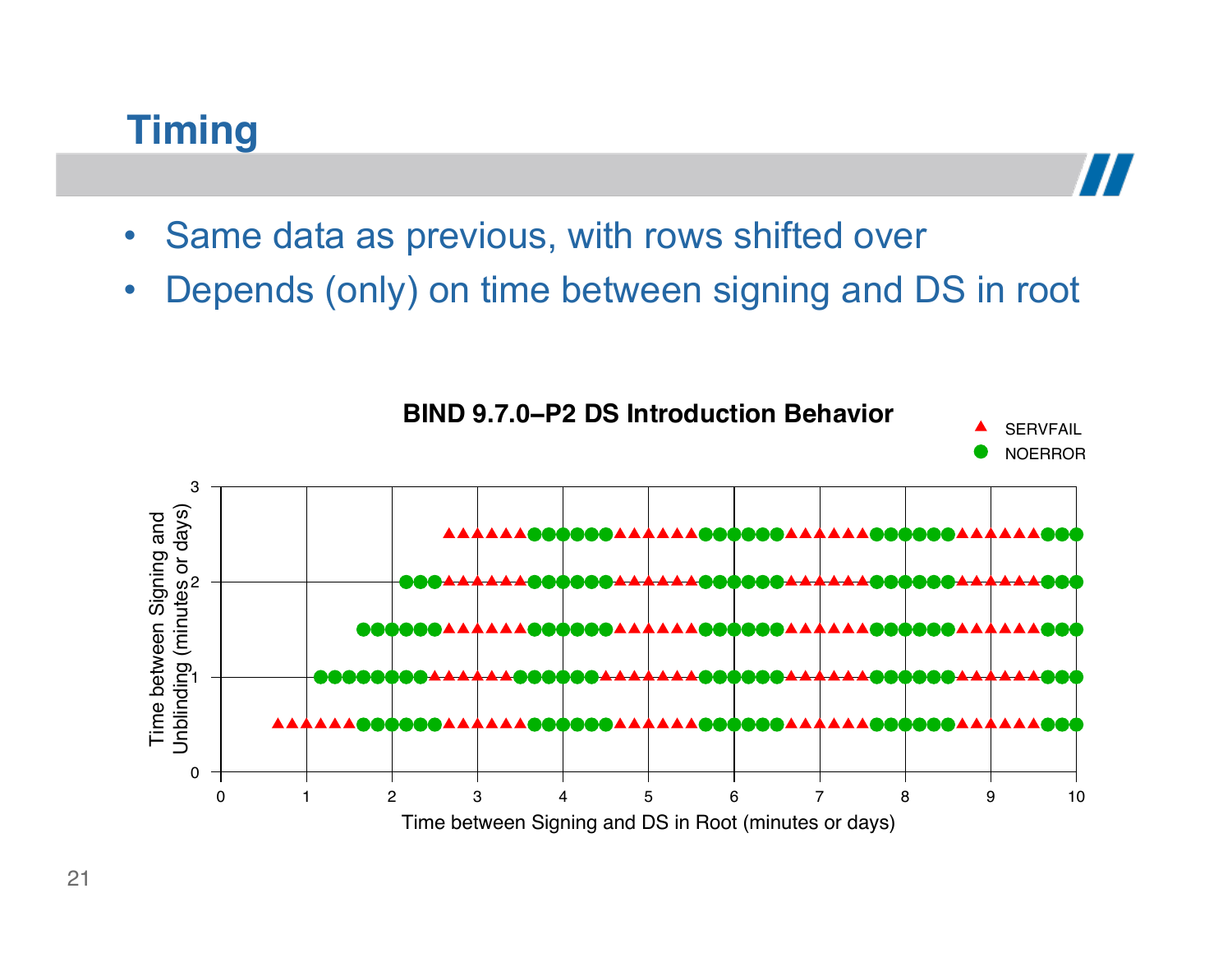#### **Caused by Key Blinding Process?**

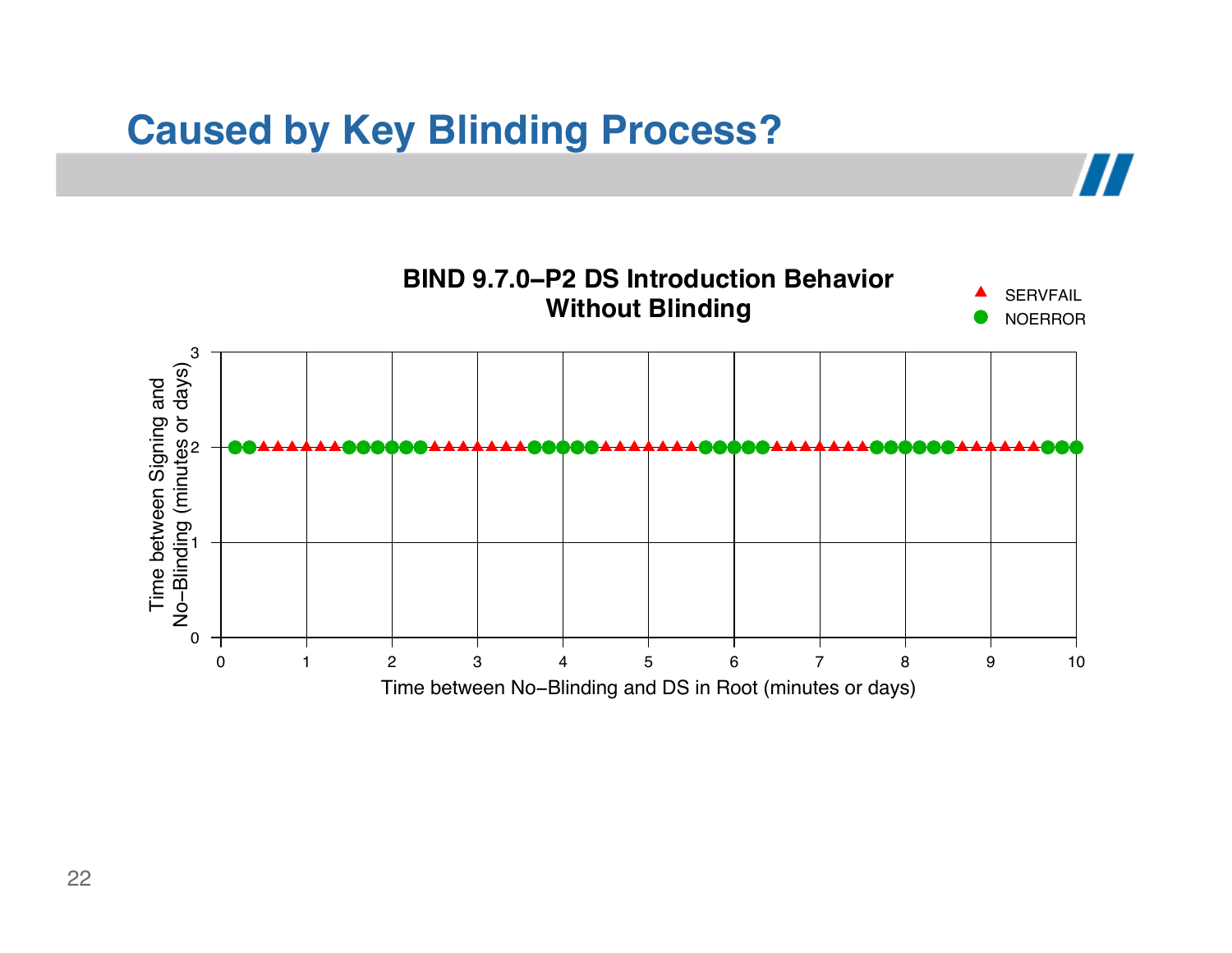#### **Periodicity**



- Pattern has a period of 2 days
- With "good region" of 1 day and "bad region" of 1 day
- $\cdot$  .NET NS TTL = 2 days
- .NET DNSKEY TTL = 1 day
- Hmm….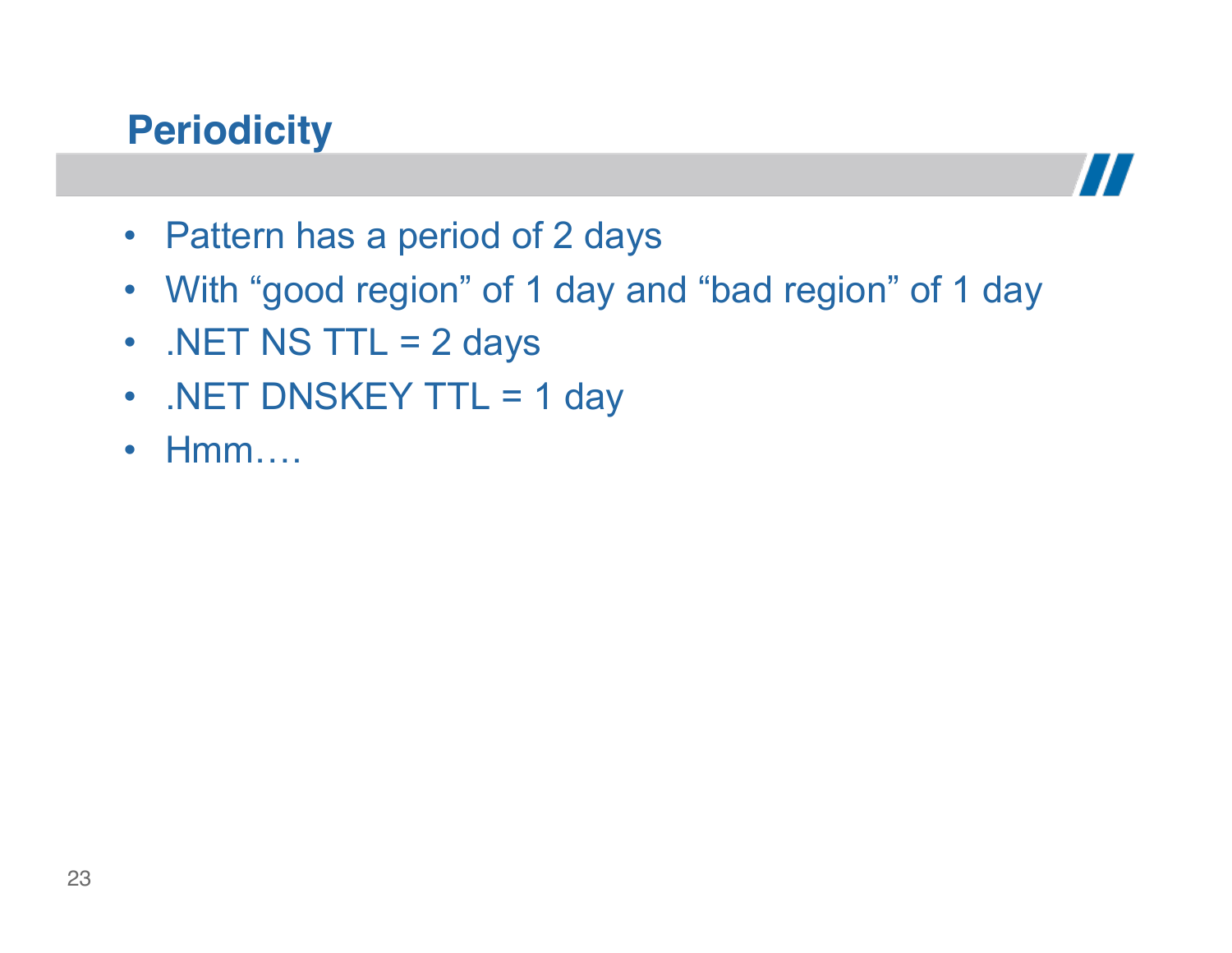#### **What if NS and DNSKEY TTLs match?**

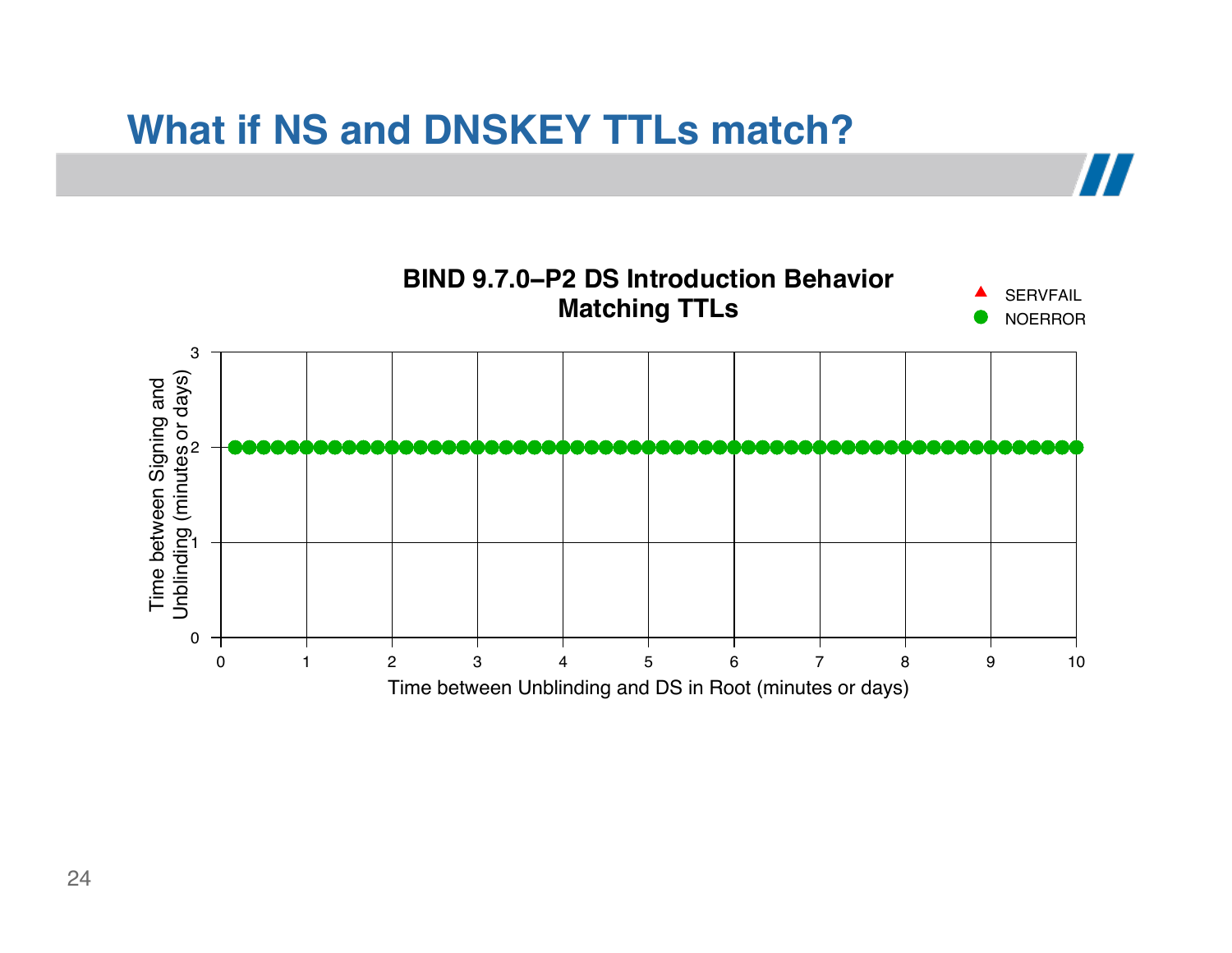#### **Known Bug?**



• From BIND's CHANGES file:

```
--- 9.7.1b1 released ---...
2890. [bug] Handle the introduction of new trusted-keys and
                       DS, DLV RRsets better. [RT #21097]
```
• Awaiting confirmation from ISC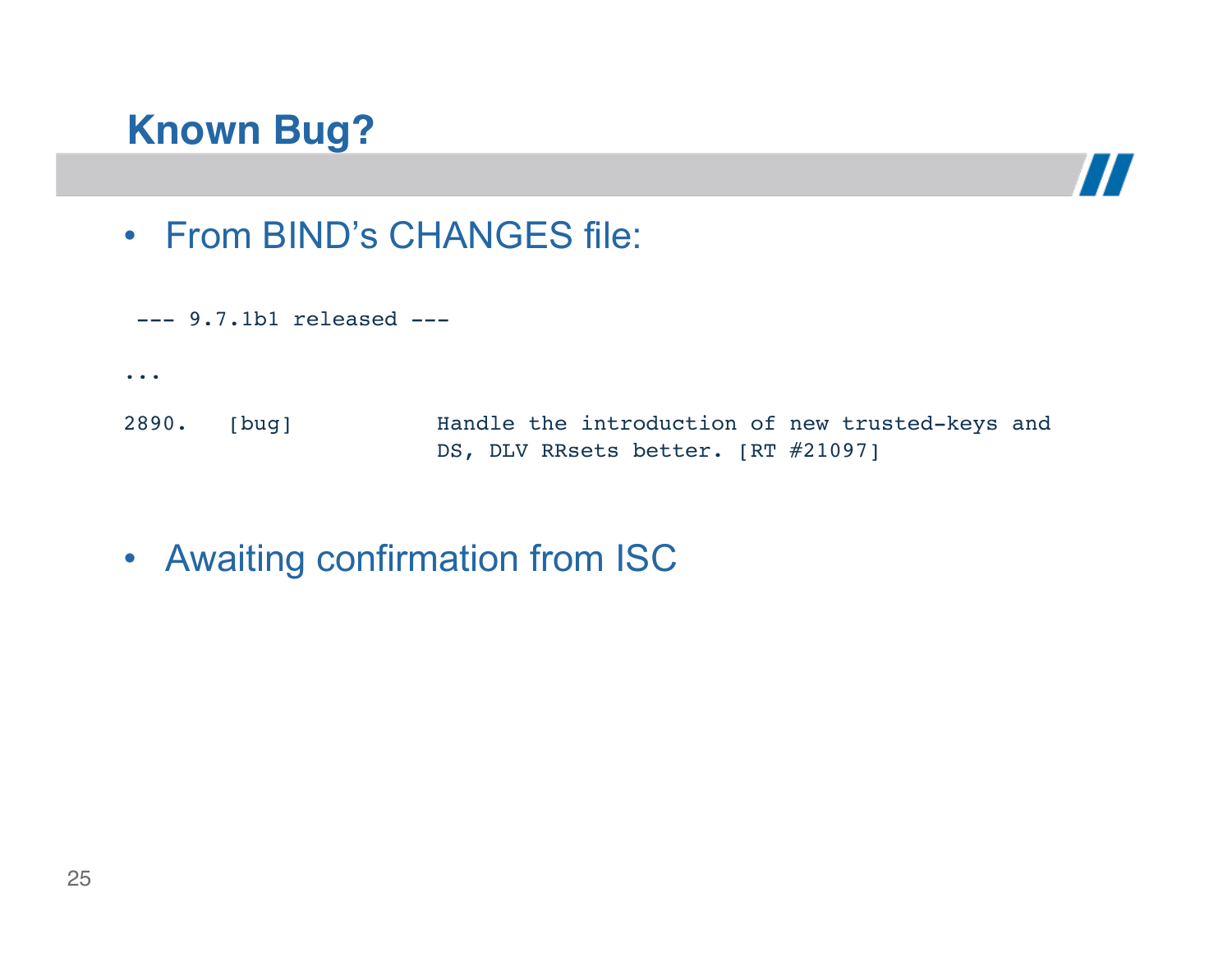#### **Test BIND 9.7.1b1**

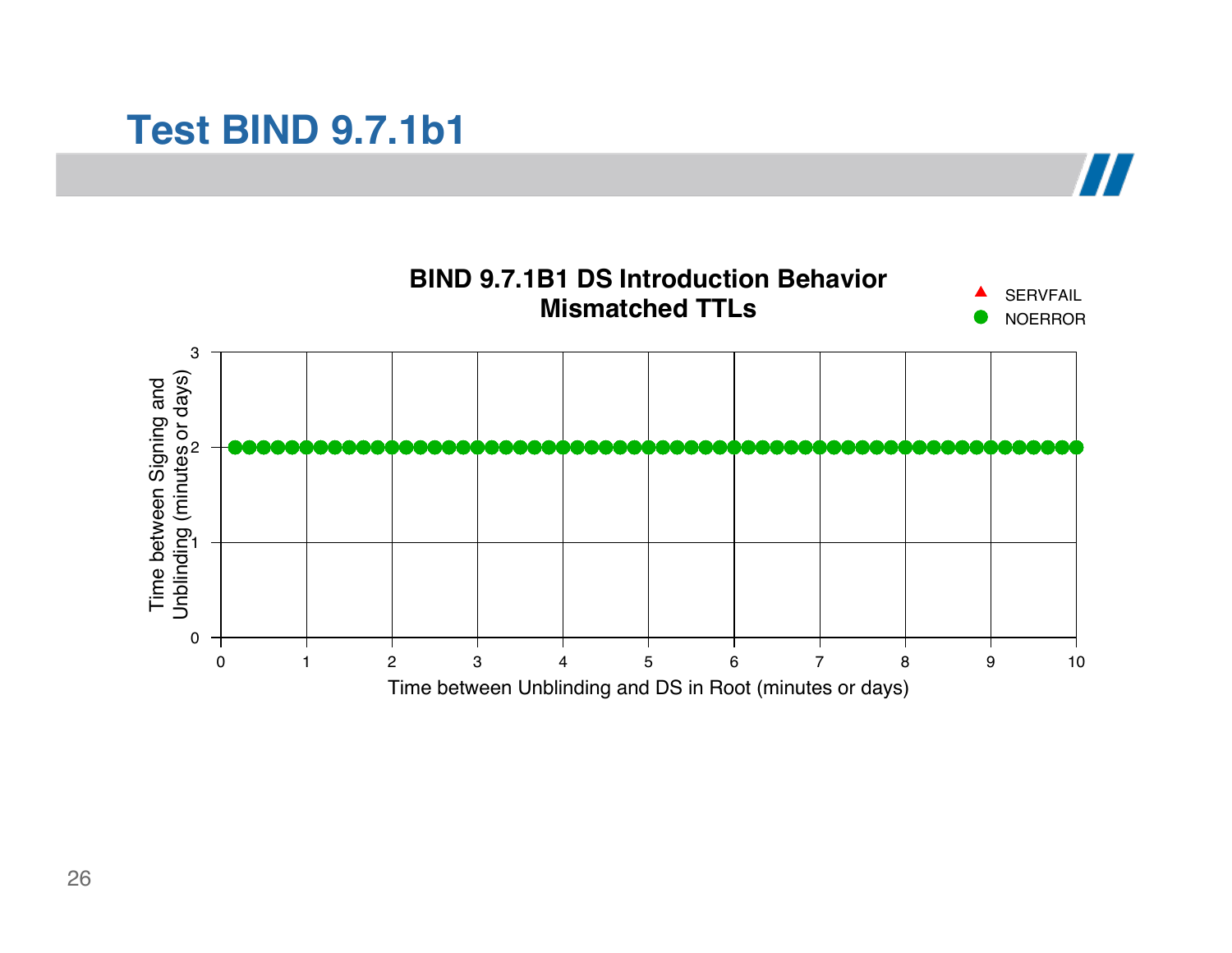#### **Earlier Versions?**

• 9.6.2-P2 is the earliest version with SHA-256 support

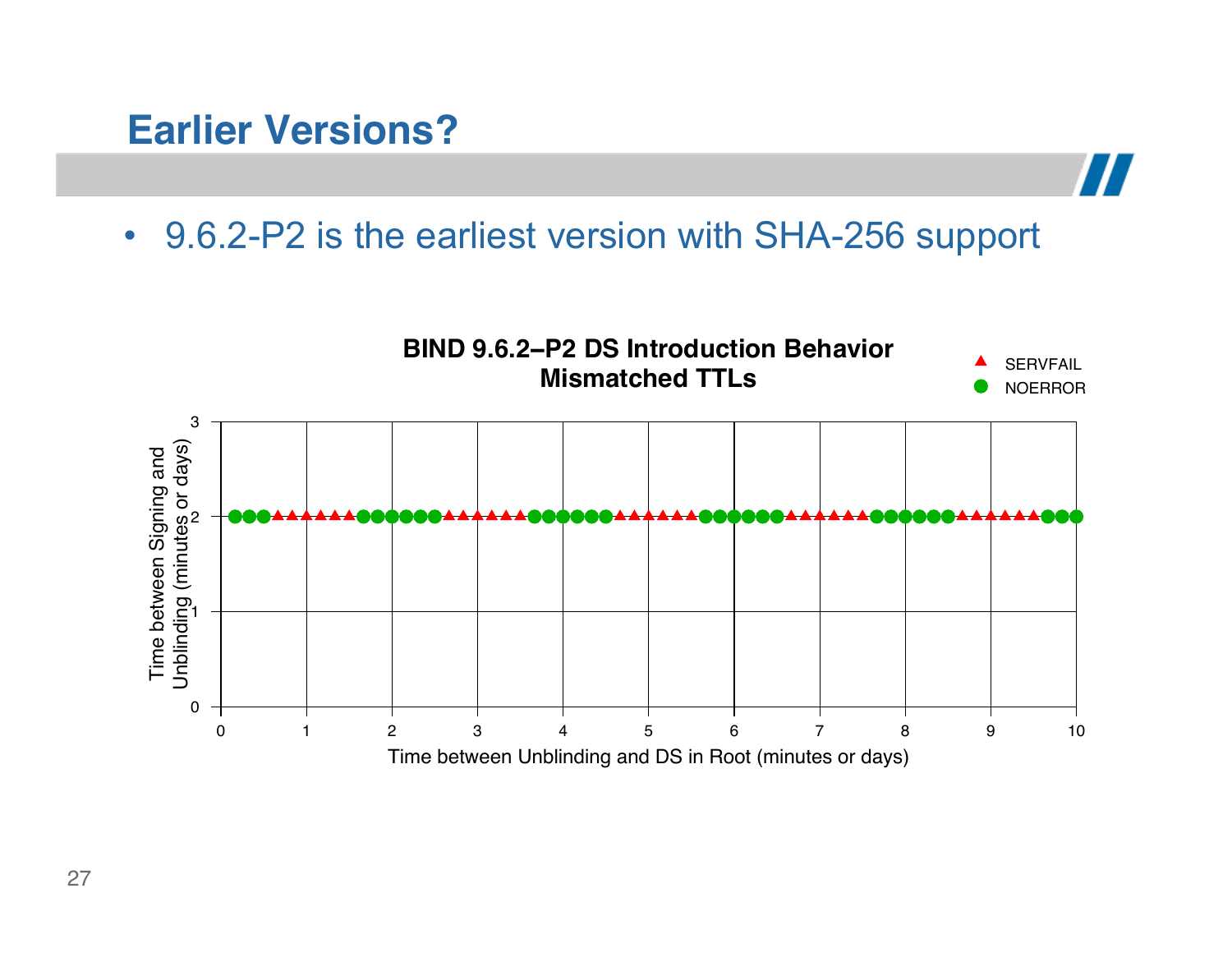#### **Upshot**



- If you're running BIND  $9.6.2 9.7.0 ...$
- With a Root Zone trust anchor …
- There is a 50% chance you'll experience SERVFAILs for all .COM queries on March 31, 2011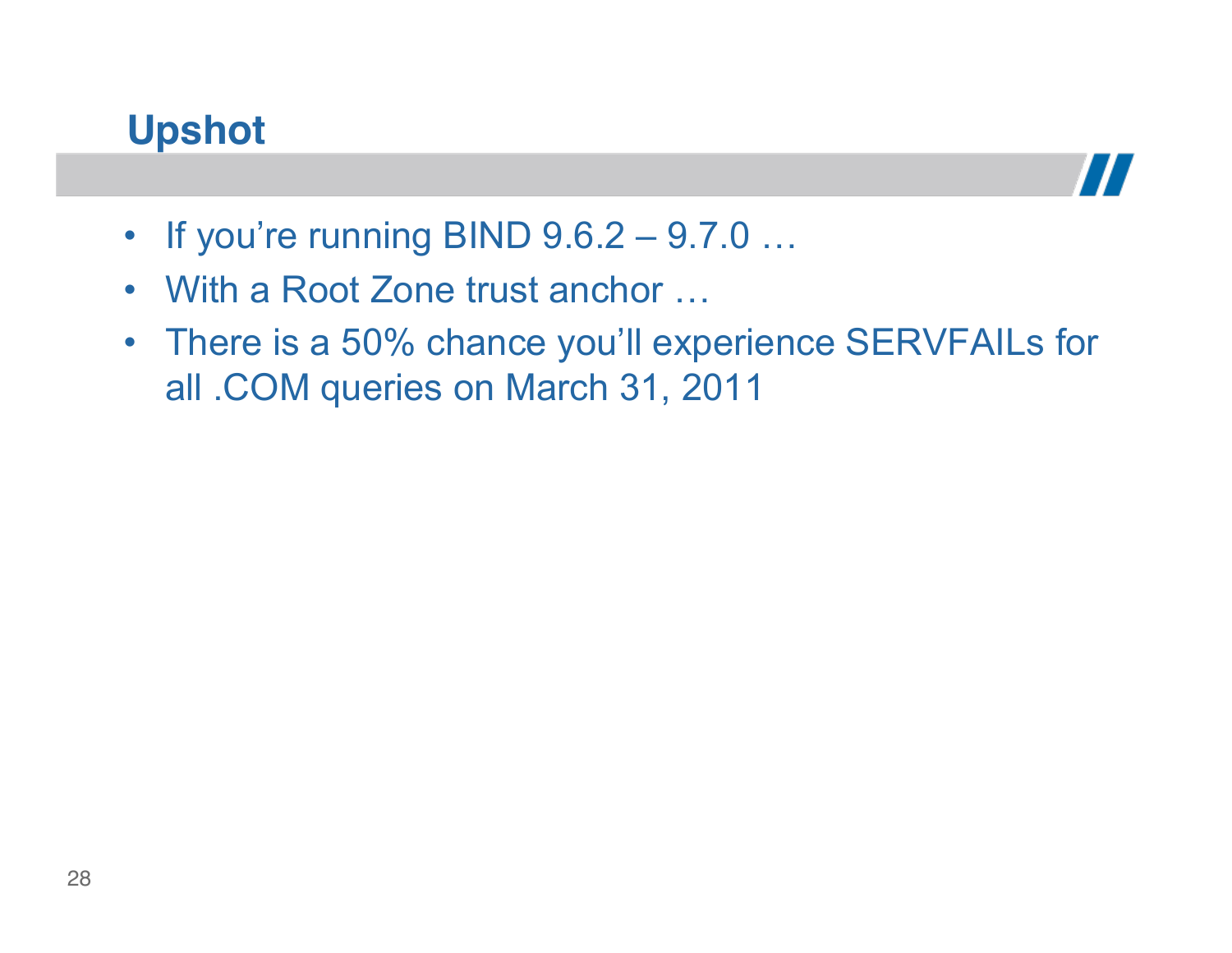#### **Workarounds**



- Change .COM's DNSKEY TTLs to 2 days
	- We considered this but decided against it
- Upgrade to BIND 9.7.1 or later
- Restart your nameserver after .COM's DS record is published in the root zone
	- Hopefully before the SERVFAILs hit